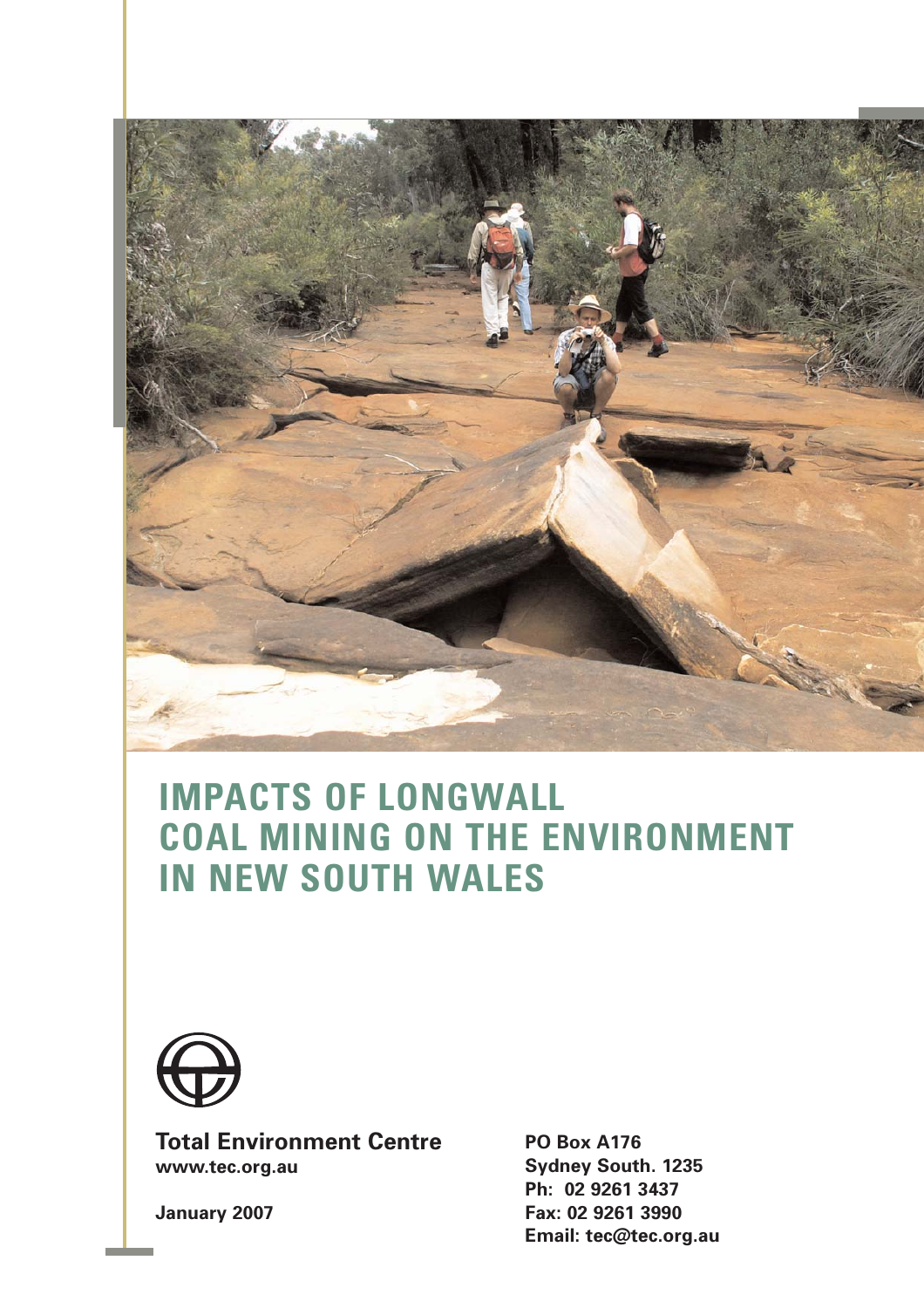# **CONTENTS**

| 01 | <b>OVERVIEW</b>                                                     | 3               |
|----|---------------------------------------------------------------------|-----------------|
|    | 02 BACKGROUND                                                       | 5               |
|    | 2.1<br><b>Definition</b>                                            | 5               |
|    | 2.2<br>The Longwall Mining Industry in New South Wales              | 6               |
|    | 2.3<br><b>Longwall Mines &amp; Production in New South Wales</b>    |                 |
|    | 2.4<br><b>Policy Framework for Longwall Mining</b>                  | $6\phantom{1}6$ |
|    | 2.5<br><b>Longwall Mining as a Key Threatening Process</b>          | $\overline{7}$  |
| 03 | DAMAGE OCCURRING AS A RESULT OF LONGWALL MINING                     | 9               |
|    | 3.1<br><b>Damage to the Environment</b>                             | 9               |
|    | 3.2<br><b>Southern Coalfield Impacts</b>                            | 11              |
|    | 3.3<br><b>Western Coalfield Impacts</b>                             | 13              |
|    | <b>Hunter Coalfield Impacts</b><br>3.4                              | 15              |
|    | 3.5<br><b>Newcastle Coalfield Impacts</b>                           | 15              |
| 04 | LONGWALL MINING IN WATER CATCHMENTS                                 | 17              |
| 05 | <b>OTHER EMERGING THREATS</b>                                       | 19              |
|    | 5.1<br><b>Longwall Mining near National Parks</b>                   | 19              |
|    | 5.2<br><b>Longwall Mining under the Liverpool Plains</b>            | 19              |
|    | 5.3<br><b>Longwall Top Coal Caving</b>                              | 20              |
| 06 | <b>REMEDIATION &amp; MONITORING</b>                                 | 21              |
|    | 6.1<br>Avoidance                                                    | 21              |
|    | 6.2<br><b>Amelioration</b>                                          | 22              |
|    | 6.3<br><b>Rehabilitation</b>                                        | 22              |
|    | <b>Monitoring</b><br>6.4                                            | 23              |
| 07 | <b>KEY ISSUES AND RECOMMENDATIONS</b>                               | 24              |
|    | 7.1<br><b>The Approvals Process</b>                                 | 24              |
|    | 7.2<br><b>Buffer Zones</b>                                          | 26              |
|    | 7.3<br><b>Southern Coalfields Inquiry</b>                           | 27              |
|    | 08 APPENDIX - EDO ADVICE                                            | 27              |
|    | <b>EDO Drafting Instructions for Legislation on Longwall Mining</b> |                 |
| 09 | <b>REFERENCES</b>                                                   | 35              |

Cover Image: The now dry riverbed of Waratah Rivulet, cracked, uplifted and drained by longwall mining in 2006. The Rivulet comprises nearly 30% of the Woronora Dam catchment.

 $\mathcal{L}$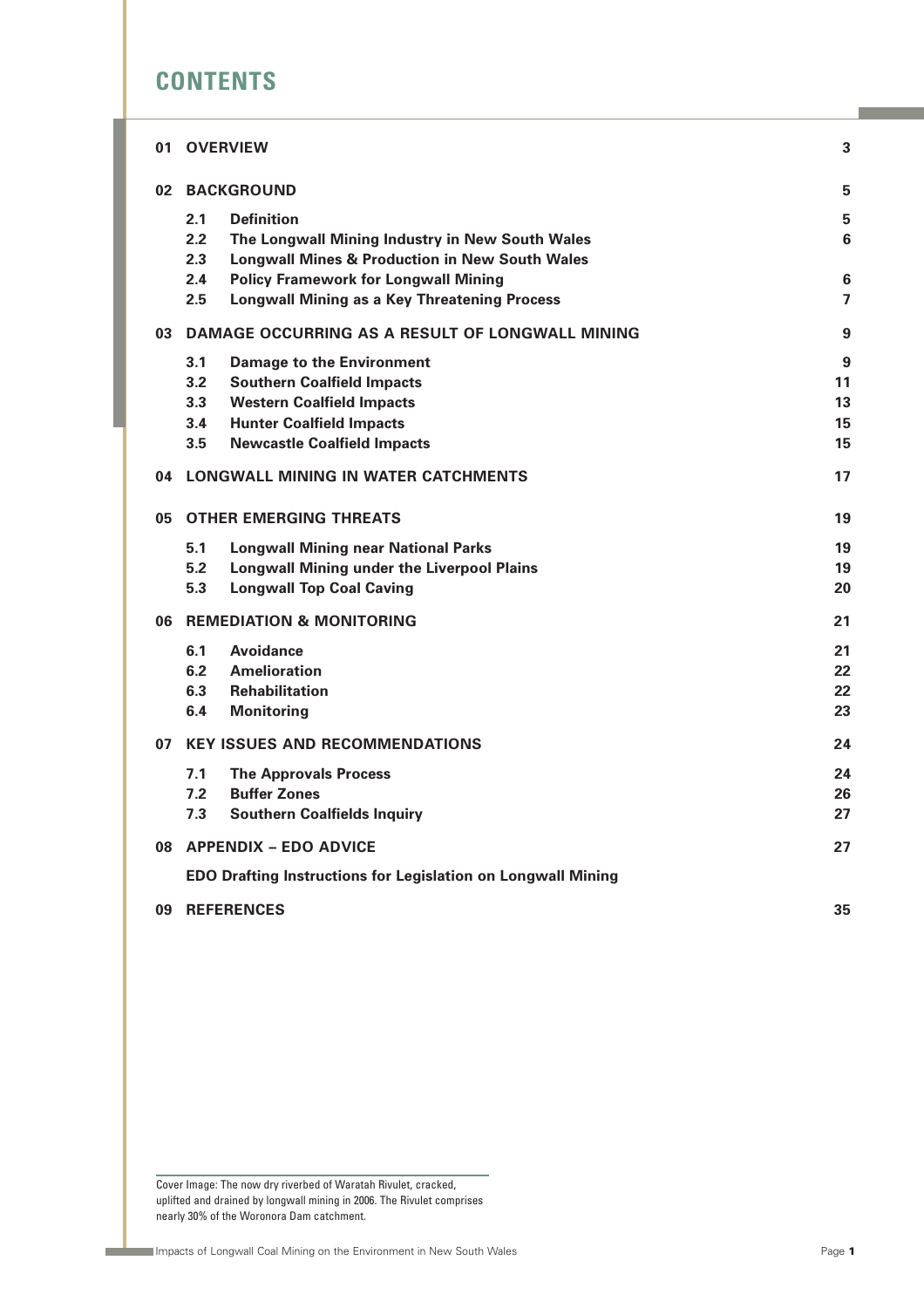# **ABBREVIATIONS**

| ABC          | Australian Broadcasting Corporation                          |
|--------------|--------------------------------------------------------------|
| <b>ACARP</b> | Australian Coal Association Research Program                 |
| AMCI         | American Metals and Coal International                       |
| <b>BHPB</b>  | Broken Hill Proprietary Billiton                             |
| <b>CMA</b>   | Catchment Management Authority                               |
| Col          | Commission of Inquiry                                        |
| <b>CSIRO</b> | Commonwealth Scientific and Industrial Research Organisation |
| DEC          | Department of Environment and Conservation                   |
| DIPNR        | Department of Infrastructure Planning and Natural Resources  |
| <b>DLWC</b>  | Department of Land and Water Conservation                    |
| <b>DMR</b>   | Department of Mineral Resources                              |
| DPI          | Department of Primary Industry                               |
| EDO          | Environmental Defenders Office                               |
| <b>EIS</b>   | <b>Environmental Impact Statement</b>                        |
| EP&A         | <b>Environmental Planning and Assessment</b>                 |
| <b>KTP</b>   | <b>Key Threatening Process</b>                               |
| <b>LTCC</b>  | Longwall Top Coal Caving                                     |
| <b>NPA</b>   | National Parks Association                                   |
| <b>NSW</b>   | New South Wales                                              |
| <b>SMP</b>   | Subsidence Management Plan                                   |
| <b>TEC</b>   | <b>Total Environment Centre</b>                              |
|              |                                                              |

**Contract**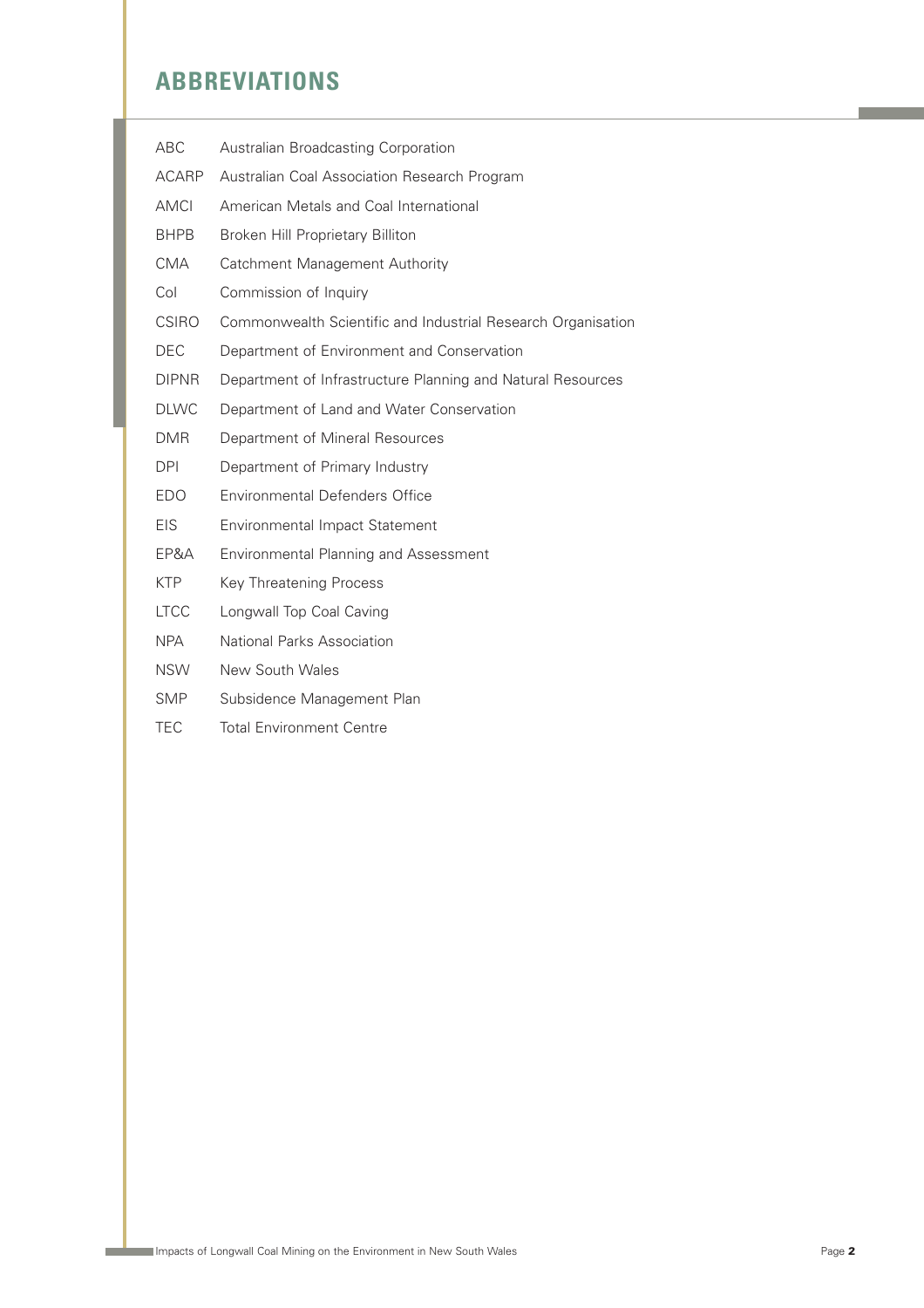

Longwall mining is a form of underground coal mining that was introduced to Australia and the United States from Europe in the early 1960s. It allows mining companies better access and vastly improved recovery rates than older methods of underground mining. It also results in far more dynamic land subsidence than the traditional methods. The effects of mine subsidence upon man-made infrastructure are well known. However, subsidence from longwall mining has had, and continues to have, a dramatic effect upon the natural environment.

The practice of longwall mining first came under the spotlight in 1974, when a dispute arose between the then Metropolitan Water Sewerage and Drainage Board and the Department of Mines over the proximity of longwall mining to the city's water supply dams south of Sydney. An inquiry was established under Justice Reynolds into 'Coal Mining Under or In the Vicinity of the Stored Waters of the Nepean, Avon, Cordeaux, Cataract and Woronora Reservoirs'. Justice Reynolds made several important findings, which were handed down in 1977, including restriction zones around dam walls and stored water. Reynold's findings also identified an "angle of draw" at which certain levels of subsidence are likely to occur (Reynolds 1977).

In the early 1980s environment groups were alerted to numerous cliff falls on the Newnes Plateau, north of Lithgow, that had occurred as a result of land subsidence due to longwall mining by nearby collieries. It later emerged that Centennial Coal were also pumping 14 megalitres per day (about 14 Olympic swimming pools) of mine effluent into the Wollangambe River, polluting it with a black muck that spread downstream.

By the 1990s, residents who lived along the Cataract River southwest of Sydney reported large cracks in the riverbed above longwall panels operated by BHP (now BHP Billiton). Along with the cracking, sections of the river downstream from the cracking started to dry up, iron oxide

Native Dog Creek: A large pool that would have been several metres deep and a drought refuge for wildlife, has now been drained by longwall mining. Note rock debris from destablisation of abutting cliff.

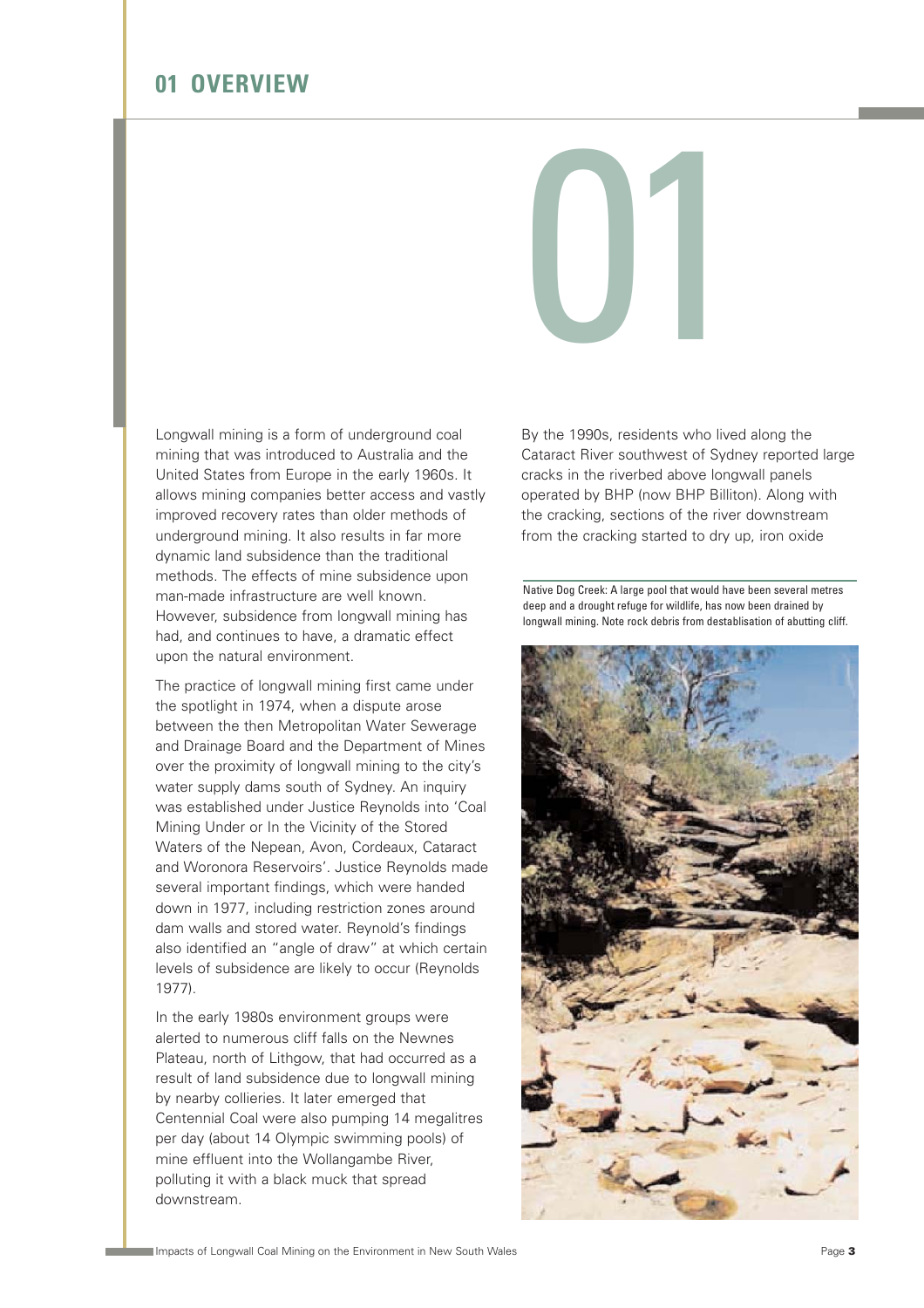pollution stained parts of the river red, methane gas leaked to the surface, fish skeletons were discovered and cliff falls occurred along the steep gorges running alongside the river. A 1998 court judgement found in favour of seven parties who had sued BHP over the damage to the river – the court decided that 80% of the damage could be attributed to longwall coal mining.

Widespread cracking and draining of river and creek beds and underground aquifers, cliff falls, the draining of rare swamps, fish kills, methane gas bubbling to the surface, iron oxide pollution and the release of wastewater into river systems continue to occur across four coal mining regions of New South Wales as a result of longwall mining. A very significant number of operations take place in the Southern Coalfields in Sydney's water supply catchment and longwall mining is also proposed in the Central Coast's water supply catchment. Longwall mining poses a grave threat to the integrity of rivers and ecological communities in National Parks in the Western Coalfield, while BHP Billiton's Caroona project in the Gunnedah Basin, currently in the exploration stage, threatens multiple levels of aquifers under some of Australia's richest agricultural land.

It is not disputed by any authority that subsidence due to longwall mining can cause deformation of ground surfaces as well as cracking of valley floors and creeklines. This can affect natural water flow regimes and water quality, depending on such factors as the width of the crack, riverbed steepness, the riverbed material and the presence of organic matter. Subsidence is known to occur up to 3km from a longwall panel.

In turn, these impacts can lead to the alteration of species habitats and changes to the ecological function of communities (see Section 2.5, Longwall Mining as a Key threatening Process). Effects can be temporary or long-term. When water flows are altered, there can be permanent effects on the functioning of ecosystems in localised areas, which may be exacerbated in drought conditions.

Industry and government have responded to this situation with monitoring and rehabilitation programs. Although hailed by the industry as successful, past remediation efforts have failed. They have included concreting or grouting over cracks in riverbeds. However in many cases the cracks run hundreds of feet deep and have

reopened. In other cases cracking has occurred under sandy riverbeds and cannot be detected. In some cases the mining companies have had to buy water from the water supply dams to provide an environmental flow back to the damaged stream – but this is not a sustainable solution (and wastes water in times of drought).

The damage that was occurring to rivers from longwall mining forced changes in NSW Government policy through a new approvals process that was introduced in 2004 (see 2.4, Policy Framework for Subsidence Management). This required mining companies to submit a Subsidence Management Plan (SMP) for new longwall panels they were intending to mine. However, there is widespread concern that the new approvals process is failing to protect the environment from subsidence damage.

SMP's are being approved largely without amendments that ensure avoidance of environmental impacts. While becoming more accurate in predicting the levels of subsidence, they offer no accurate assessment of the damage that may occur to rivers and creeks. Current government policy responses are to monitor the damage and try to fix it up later with unproven remediation techniques. In cases where a river or creek has suffered a loss of flow after mining, the mining company will often try to shift the blame to drought conditions, even though streams in adjacent valleys are still flowing.

There are no protection zones mandated for rivers being affected by longwall mining despite numerous reports by government agencies and independent bodies recommending such a policy. This could simply be implemented through a buffer zone around rivers and streams. The mining industry continues to resist the concept of a protection zone arguing that it is unnecessary and that the viability of their longwall mines would be under threat.

In November 2006 the Total Environment Centre (TEC) instructed The Environmental Defender's Office (EDO) to prepare drafting instructions for legislation in relation to longwall mining including the establishment of a 1km buffer zone around rivers and creeks (see Appendix).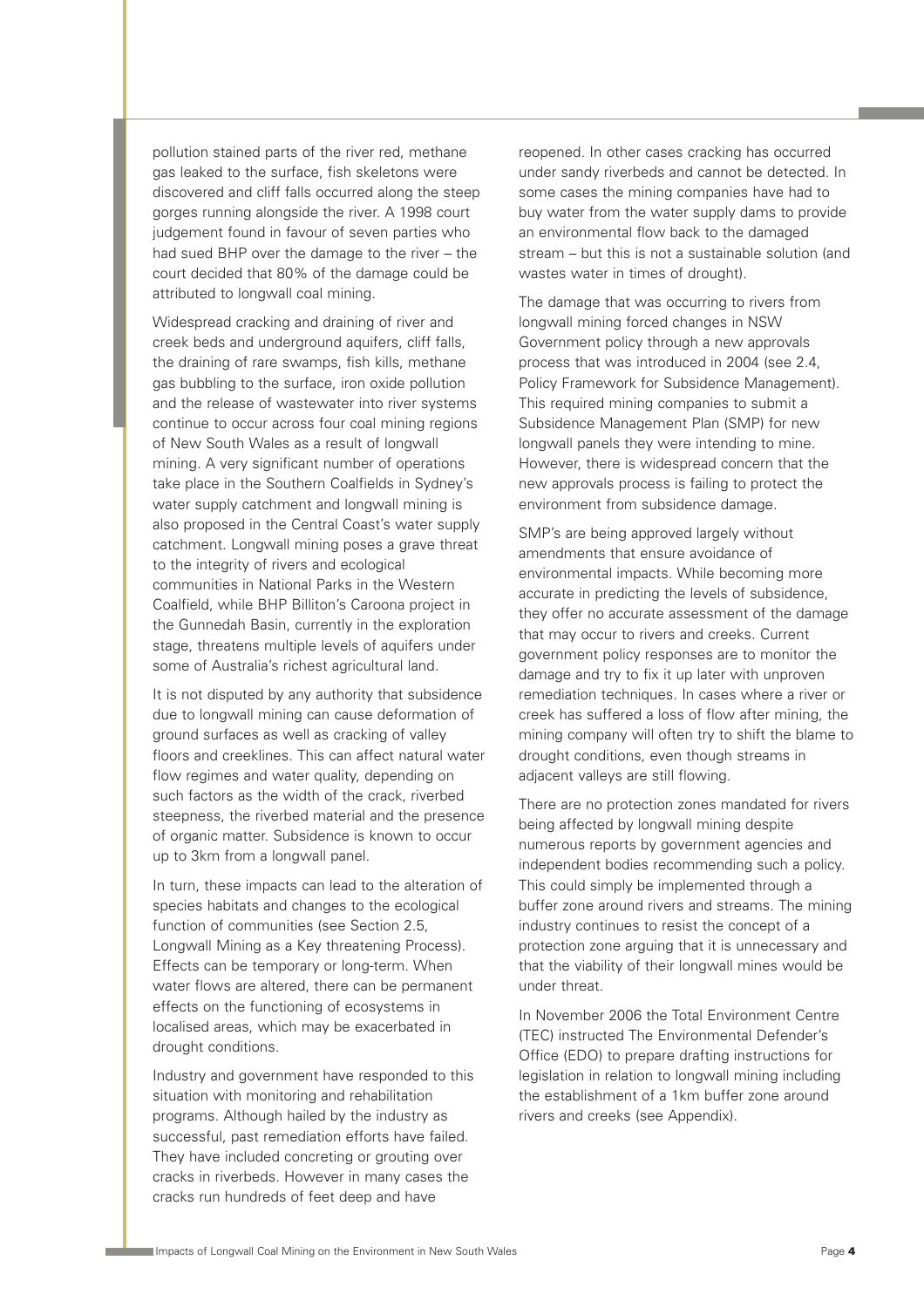### **02 BACKGROUND**



#### **2.1 Definition**

Longwall mining is a form of underground coal mining where 'panels' of coal are mined side by side separated by narrow 'pillars' of rock that act as supports. A long wall panel can be up to 4km long, 250-400m wide and 1-2m thick. Chocks are then placed lines of up to 400 m in length to support the roof. Coal is cut by a machine called a shearer that moves along the length of the face in front of the chocks, disintegrating the coal, which is then taken by a series of conveyors to the surface.

As coal is removed, the chocks are moved into the newly created cavity. As the longwall progresses through the seam, the cavity behind the longwall, known as the goaf, increases and eventually collapses under the weight of the overlying strata. This collapsing can cause considerable surface subsidence that may damage the environment and human infrastructure.

For the industry, the advantage of longwall mining lies in increased recovery rates of about 60 percent over the more traditional bord and pillar method. Subsidence is largely immediate, most of it occurring within two months. Theoretically, this allows for better planning and more accountability by the mining companies. (University of Wollongong)

#### **2.2 The Longwall Mining Industry in New South Wales**

Longwall mining in NSW began in 1962. In 1983/84 it accounted for 11% of the state's raw coal production. This had increased to 36% by 1993/94 and stood at 29% in 2003/04.

In 2003/04, there were 17 longwall coal mines operating in NSW with several others proposed or about to commence operating. Some mines combine a mixture of longwall and open cut methods. The NSW coal industry predicts that by 2013 about half of its production will come from new mines or extensions to existing mines.

The underground coal mining industry currently employs about 5 000 people in NSW. Longwall mining accounts for approximately 89% of raw coal obtained from underground mining operations. About 72% of all coal produced in NSW is exported with 23% being used for domestic power generation and the rest in steel making and other domestic industries such as cement manufacturing.

Nearly all of the coal mined in NSW lies within the Sydney-Gunnedah Basin and in the five defined coalfields of Gunnedah, Hunter, Newcastle, Western (in the Lithgow / Mudgee area) and Southern (in the Campbelltown / Illawarra area). Virtually all coal mining in the Southern and Western coalfields is underground.

In recent times, mine ownership in the NSW coal industry has followed a global trend to become more concentrated. The three major longwall players in NSW are BHP Billiton, Centennial and **X**etrata

The NSW Government benefits from the coal industry through mining royalties. The revenue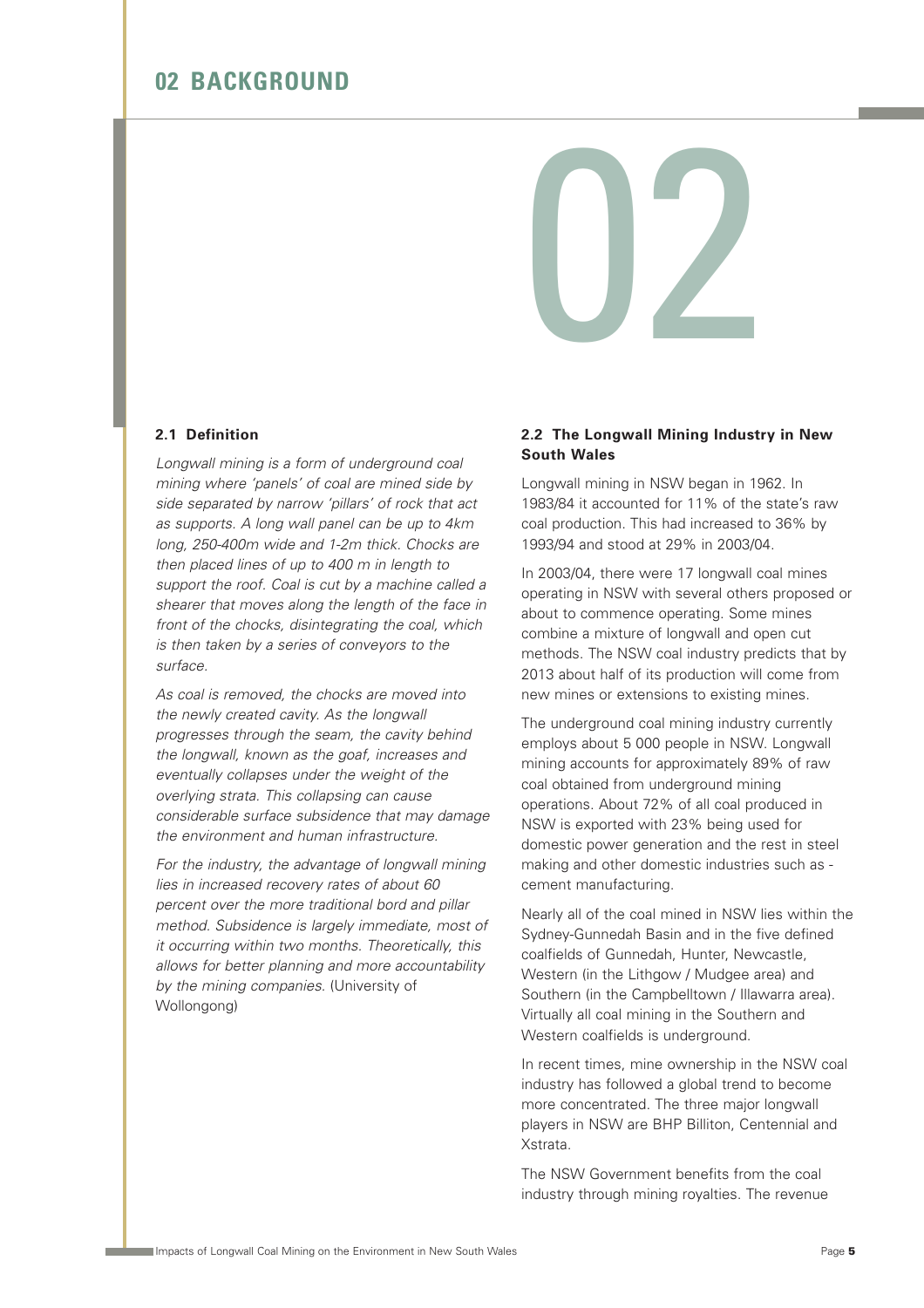raised by these royalties has risen sharply in the last few years as the international coal market has boomed. The current royalty rates for underground mining stand at 5% for mines deeper than 400m or 6% for mines at less than this depth (Mining Regulation 2003). The NSW Government raised \$354 million from coal mining royalties in the 2004/05 financial year (DPI 2004/05). Royalties paid by mining companies to the NSW Government remain confidential, but on March 30th 2005 Minister for Mineral Resources, Kerry Hickey, told a parliamentary committee on 30/3/05 that "estimated royalties for longwall mines in 2002/3 were \$602 million" (Rivers SOS).

#### **2.3 Longwall Mines in New South Wales**

17 longwall mines in New South Wales produced over 37 million tonnes of coal during the 2003/04 financial year.

Department of Mineral Resources New Approval Process for Management of Coal Mining Subsidence, 2003.

The key element of the revised process is that an approved Subsidence Management Plan (SMP) is now required wherever underground mining is likely to lead to subsidence. The requirement for an SMP arises through a new condition attached to the mining leases of all new and existing underground coal mines. All subsidence assessment is controlled under this new approval. Preparation of an SMP and adherence to its terms is managed under the Mining Act 1992, including enforcement powers.

The Director-General of the Department of Mineral Resources (DMR) determines applications for approval of SMPs. Prior to this, an interagency review committee reviews all draft SMPs and

| <b>Mine</b>      | <b>Coalfield</b> | Owner       | LW Prod (t) |
|------------------|------------------|-------------|-------------|
| Angus Place      | West             | Centennial  | 956 367     |
| Appin            | South            | <b>BHBP</b> | 2 999 752   |
| <b>Baal Bone</b> | West             | Centennial  | 1858985     |
| Beltana No 1     | Hunter           | Xstrata     | 5 446 703   |
| Cumnock          | <b>Hunter</b>    | Xstrata     | 380 591     |
| <b>Dartbrook</b> | Hunter           | Anglo       | 3 248 326   |
| Elouera          | South            | <b>BHBP</b> | 1 814 579   |
| Glennies Creek   | Hunter           | <b>AMCI</b> | 2 195 725   |
| Metropolitan     | South            | Excel       | 1 084 851   |
| Newstan          | Newcastle        | Centennial  | 3 147 562   |
| Southland        | Newcastle        | Southland   | 857 038     |
| Springvale       | West             | Centennial  | 2 056 062   |
| Tahmoor          | South            | Centennial  | 1 015 490   |
| Ulan             | West             | Xstrata     | 3 090 627   |
| United           | Hunter           | Xstrata     | 3 228 757   |
| West Cliff       | South            | <b>BHBP</b> | 1 414 087   |
| West Wallsend    | Newcastle        | Xstrata     | 3 041 860   |
|                  |                  |             | 37 837 362  |

N.B. Numerous mines have opened or changed ownership and a number of mines have closed in the two years since. (Source: Department of Primary Industries, New South Wales Coal Industry Profile, 2005)

#### **2.4 Policy Framework for Subsidence Management**

On March 1st 2004 the NSW Government enacted a new policy framework for the management of coal mining subsidence in response to concern in the community and from environmental regulators. This section is a summary of this process taken from the

advises the Director-General on approval conditions. The Committee also participates in the ongoing monitoring of subsidence management. However, it is the Director-General alone who makes the final decision as to whether an SMP is approved or not.

Public consultation processes apply to the preparation and lodgment of all draft SMPs.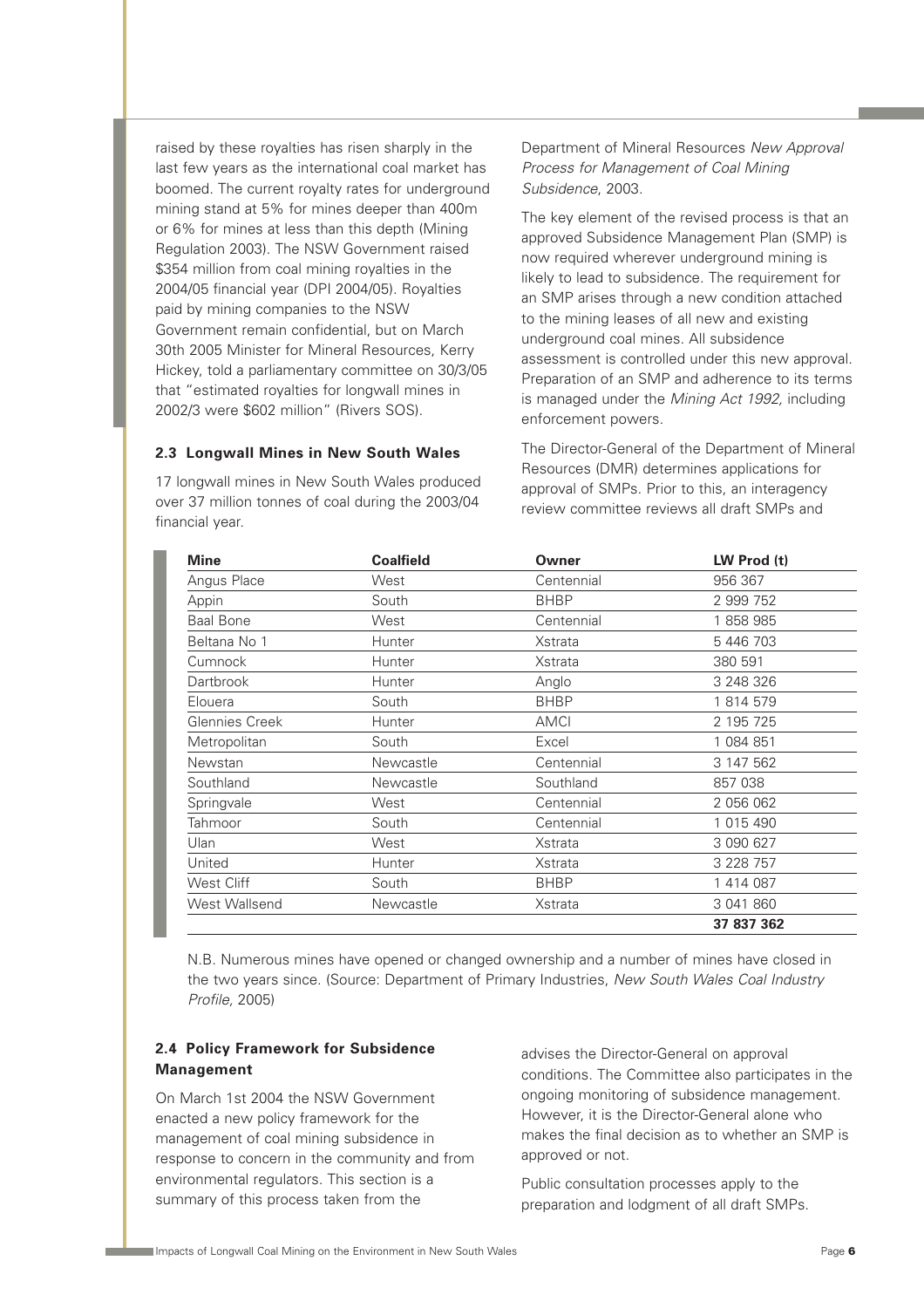Applicants must advertise their intention to develop a draft SMP, identify and consult with all directly affected landholders and local councils, and take their views into account. Applicants must readvertise when the draft SMP is finalised and submitted to DMR. Members of the community are free to make submissions to DMR in its consideration of the draft SMP.

Subsidence and its impacts must be addressed within the EIS as part of the development consent process. The preparation and approval of an SMP will is then required as a condition of consent. Environmental impact assessment for development consent and other approvals is taken into account in the SMP application process. The DMR will aim for the full integration of conditions imposed under the SMP, development consent and other approvals. Existing underground coal mines which already have development consent or operate under existing use rights will require the preparation and approval of an SMP before beginning new mining which causes subsidence.

The new approvals process applies to not just second workings but also first workings associated with secondary extraction panels such as longwalls. An SMP is required if first workings alone might lead to subsidence. SMPs are also required before pillar extraction programs.

Part of this report reviews the success of the new regime.

#### **2.5 Longwall Mining as a Key Threatening Process**

In July 2005 the 'Alteration of habitat following subsidence due to longwall mining' was listed by the independent NSW Scientific Committee as a key threatening process under Schedule 3 of the Threatened Species Conservation Act 1995. A key threatening process is defined as a process that threatens, or could threaten, the survival or evolutionary development of species, populations or ecological communities, in particular if it adversely affects two or more threatened species, populations or ecological communities; or could cause species, populations or ecological communities that are not currently threatened to become threatened.

The Scientific Committee recognised that subsidence due to longwall mining is the cause of habitat alteration, including cracks beneath a stream or other water bodies, and that subsidence may lead to "a temporary or permanent loss of water flows and could cause permanent changes to riparian community structure and composition".

The Committee also noted that, "Species and ecological communities that depend on aquatic and semi-aquatic habitats are particularly

Native Dog Creek, in Sydney's water catchment area. Numerous riverbed cracks are caused by subsidence from underground longwall mining, resulting in complete loss of water and habitat.

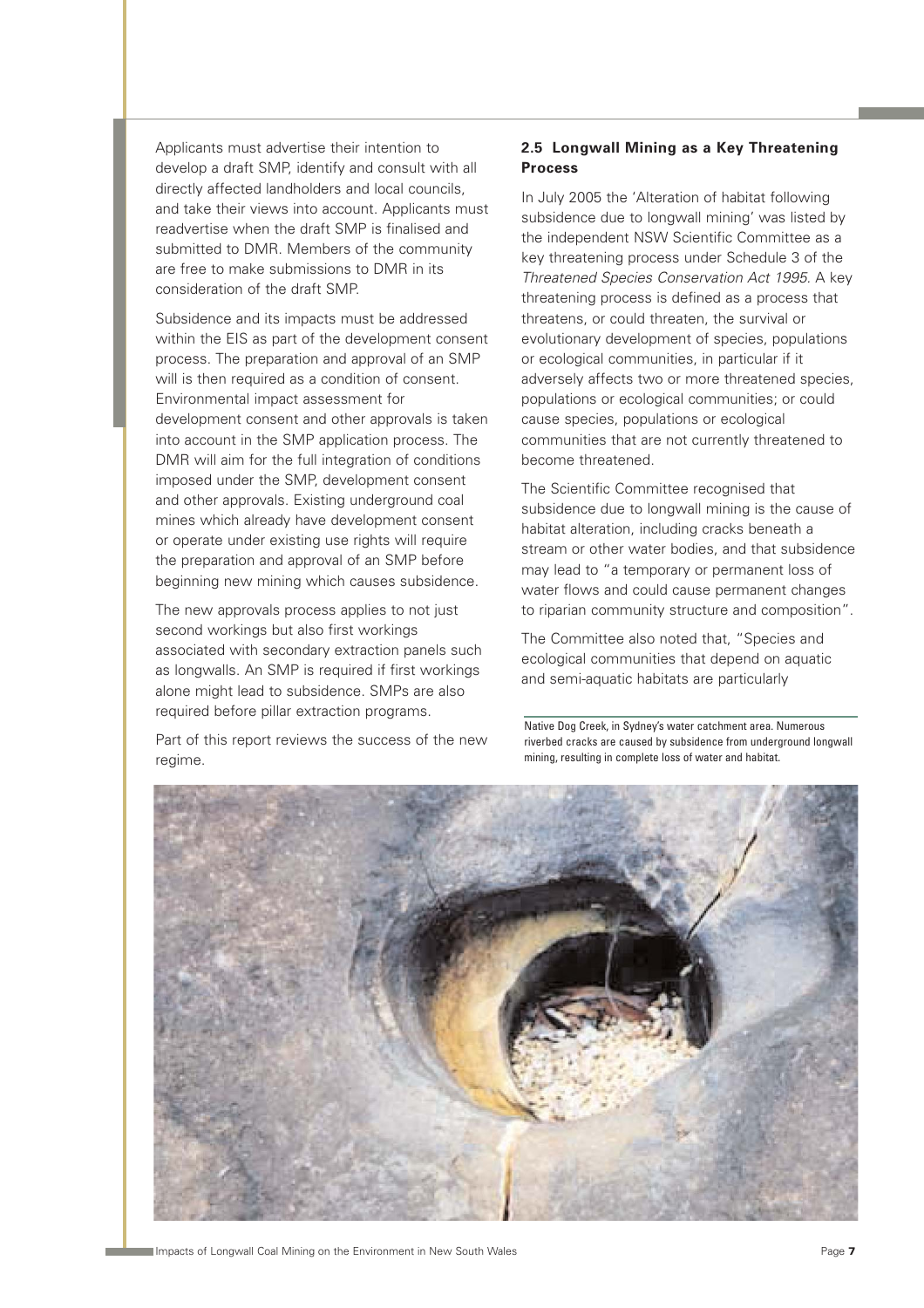susceptible to the impacts of subsidence. Subsidence can cause a decrease in water quality such as reduced oxygen availability, encouraging bacterial growth, smothering native plants and animals. Subsidence can also increase the amount of iron oxides in the water which directly affects native plants and animals". (NSW Scientific Committee, Alteration of habitat following subsidence due to longwall mining - key threatening process declaration, 2005)

Five endangered species, twenty-three vulnerable species and four endangered ecological communities were listed as likely to be subjected to alteration of habitat as a result of longwall mining. A further eleven species not currently threatened were also listed as "may become threatened" as a result of subsidence impacts.

A total of 4 threat abatement strategies were identified to help tackle this key threatening process. These were:

- 1 Establish management agreements with public authorities CMAs and land managers/owners. Continue DEC commitment to inter-agency committee for the review of Subsidence Management Plans with Dept. of Primary Industries, Dept. of Lands, Dept of Planning & Dept of Natural Resources, to provide advice on the protection of biodiversity.
- 2 Prepare Statement of Intent. Prepare a statement of intent to establish links between existing regulation of clearing of native vegetation and identifying strategies for the protection of biodiversity.
- 3 Review and amend or adopt existing legislation and policies. Support the implementation of the Mining Act 1992 and associated subsidence management planing processes.
- 4 Review evidence of impacts. Determine impacts of longwall mining and subsidence on biodiversity with the aim to identifying priority threatened species, populations and endangered ecological communities impacted by this KTP.

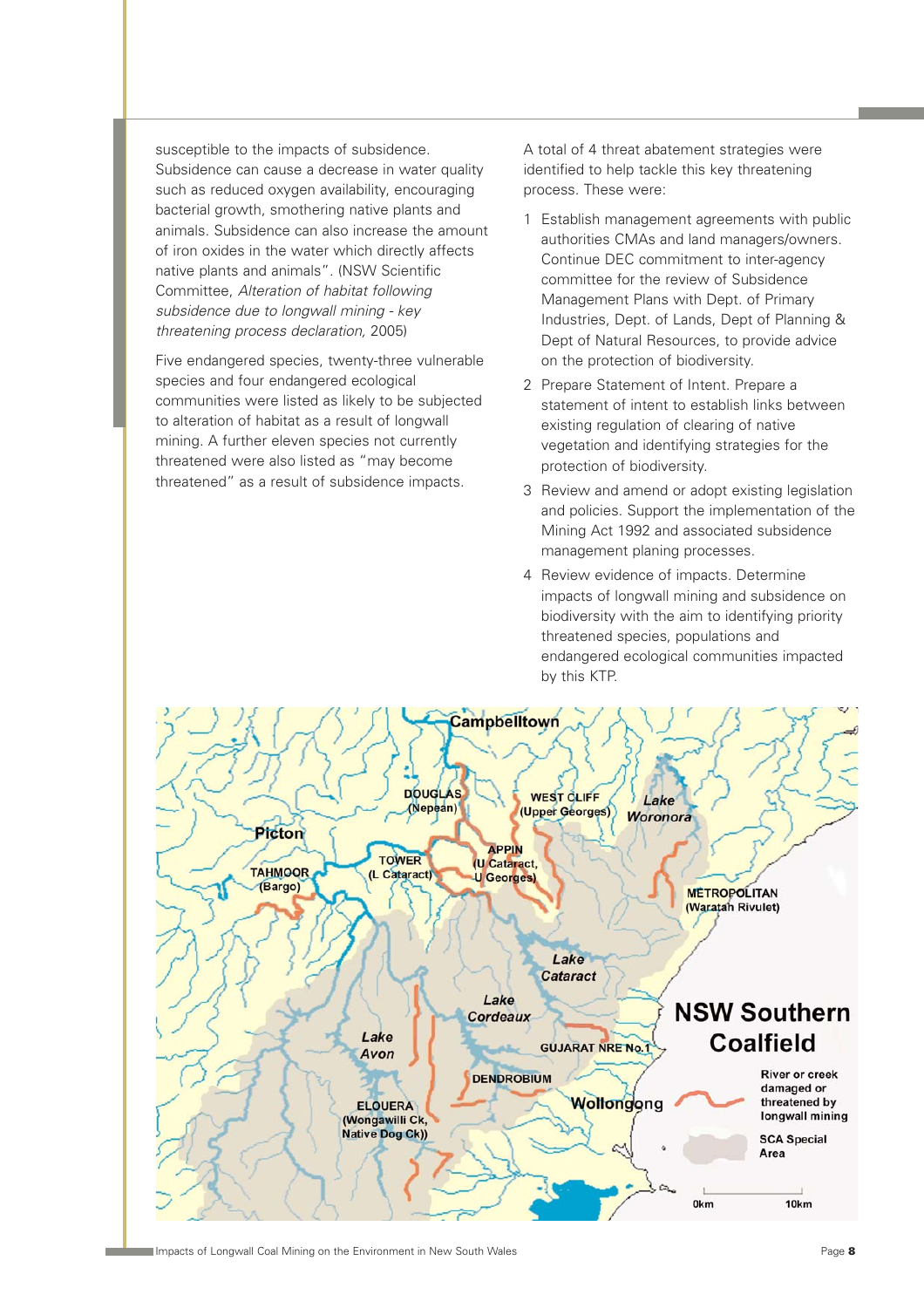# **03 DAMAGE OCCURRING AS A RESULT OF LONGWALL MINING**

03

#### **3.1 Damage to the Environment**

The definition of successful [subsidence] prediction, therefore, depends upon the consequences of predicting incorrectly. When the possible cost of failure is small, the name of the game is accuracy of prediction, and skating close to the edge may be justified. When the cost is large, then there is no game; safety and conservatism is paramount. (Holla and Barclay, Mine Subsidence in the Southern Coalfield, NSW, Australia, page 34, Department of Mineral Resources, 2000).

In this report we ask, 'are current practices based on conservatism?' Chapters 3 and 4 are an outline of the damage to date.

#### **3.1.1 Subsidence**

The amount of subsidence that results from longwall mining depends upon the width of a longwall panel (150-400m), the depth at which mining takes place (in the Southern Coalfield about 500m), the height of the coal seam (2-4m), the width of the panels (20-50m) and a variety of geotechnical factors.

Following mining in an area, the gap left from the extraction of coal (approximately 3 metres when mining the Bulli seam), collapses, forming what is known as the 'goaf'. After most longwall operations in NSW this typically results in approximately 1-2m of displacement at surface level. As this collapse occurs, stress is placed on rock strata above, and uneven movement of the surface and rocks below the surface results in fracturing of the rock.

Areas of tensile and compressive strain occur naturally in the environment, resulting, for example, when mountains push down causing strain on river valleys. Given that the area of least resistance is upwards, into the air, a process referred to as 'upsidence' may occur which may compensate for some of the subsidence or may increase tensile strain at different points of the surface.

Mining subsidence accelerates and exacerbates a process that may occur over thousands of years into a few short weeks or months with about 80% of subsidence occurring within 2 months of longwall mining.

Impacts can manifest in the form of fracturing of rivers and rock benches, rock falls and slumping. Cracking may occur in other parts of the landscape but these are often hidden by soil and vegetation. It is generally accepted that steeper gorge type environments are more highly affected by subsidence than flatter areas due to greater variation in compressive and tensile strains. (Eco Logical Australia, 2004)

#### **3.1.2 Cracking and Fracturing**

In areas where fracturing of the riverbed occurs and the river is not connected to the natural watertable, a net loss of surface water to the underlying groundwater occurs. (Hawkesbury-Nepean River Management Forum, 2004)

The tensile and compressive strains that come about as a result of subsidence often result in the cracking or fracturing of surface rock. This has the greatest impact when occurring along watercourses or rock shelves. Fractures range in size from up to around 50cm. Such fracturing may result in water loss, gas release and rock falls, as well as impacting upon manmade infrastructure. Cracking may also take place when soil separates as a result of subsidence. Monitoring indicates this to be a fairly rare occurrence, however evidence of cracking is likely to be less notable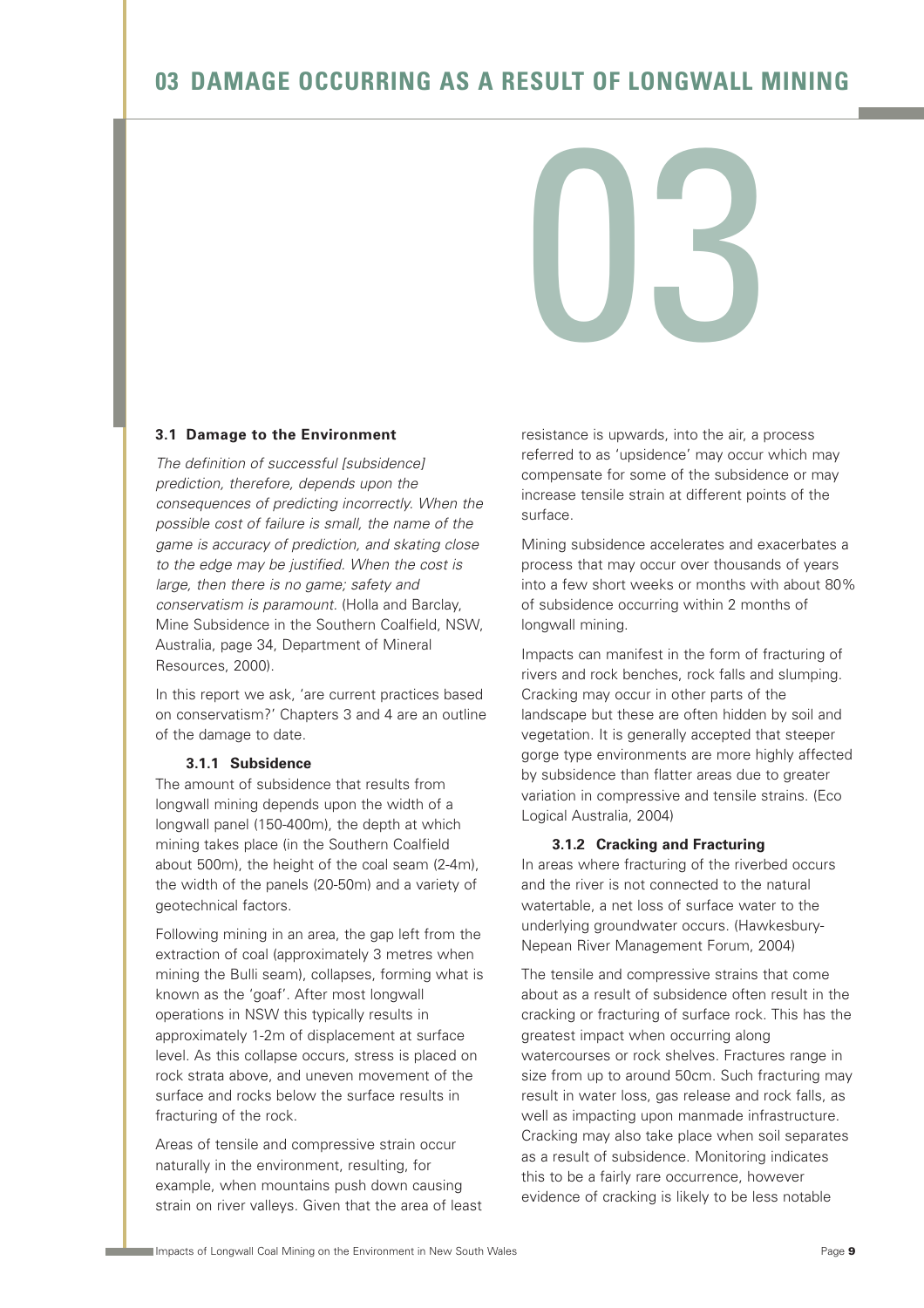due to vegetation cover and filling of cracks through erosive processes. (Ecological Australia, 2004)

#### **3.1.3 Rock and Cliff Falls**

Rock benches and overhangs, common across areas of Hawkesbury Sandstone where much longwall mining takes place, are susceptible to fracturing in the same way as riverbeds. Cliff falls have occurred in such places as the Newnes Plateau, the Illawarra Escarpment and the Cataract River. These may have a dramatic impact upon cliff line ecology and sites of Aboriginal significance. (Eco Logical Australia, 2004)

#### **3.1.4 Water Loss**

Subsidence-induced cracks occurring beneath a stream or other surface water body may result in the loss of water to near-surface groundwater flows. If the water body is located in an area where the coal seam is less than approximately 100-120 m below the surface, longwall mining can cause the water body to lose flow permanently. If the coal seam is deeper than approximately 150 m, the water loss may be temporary unless the area is affected by severe geological disturbances such as strong faulting. It is claimed that in the majority of cases, surface waters lost to the sub-surface re-emerge downstream. The ability of the water body to recover is dependent on the width of the crack, the surface gradient, the substrate composition and the presence of organic matter. An already-reduced flow rate due to drought conditions or an upstream dam or weir will increase the impact of water loss through cracking.

The potential for closure of surface cracks is improved at sites with a low surface gradient although even temporary cracking, leading to loss of flow, may have long-term effects on ecological function in localised areas. The steeper the gradient, the more likely that any solids transported by water flow will be moved downstream allowing the void to remain open and the potential loss of flows to the subsurface to continue. A lack of thick alluvium in the streambed may also prolong stream dewatering (by at least 13 years in one case study in West Virginia). Impacts on the flows of ephemeral creeks are likely to be greater than those on permanent creeks. Cracking and subsequent water loss can result in permanent changes to riparian community structure and composition. (NSW Scientific Committee, Alteration of habitat

following subsidence due to longwall mining - key threatening process declaration, 2005)

Upland swamps, particularly on the Newnes Plateau and in the Southern catchments, have also suffered damage from water losses and resulted in the Newnes Plateau Shrub Swamp being listed as an endangered ecological community.

Changes to drainage and moisture conditions in some swamps, including the largest example of the community, are caused by damming of swamp watercourses; roading across the swamps; sedimentation and erosion associated with roadways, quarries, mines and plantation harvesting within swamp catchments; and disposal of waste water from underground coal mines. These changes pose threats to the persistence and integrity of Newnes Plateau Shrub Swamp, given the crucial roles of water regimes in the composition, structure and function of the community. Alteration to the natural flow regimes of rivers and streams and their floodplains and wetlands is listed as a Key Threatening Process under the Threatened Species Conservation Act (1995) – NSW Scientific Committee, Newnes Plateau Shrub Swamp in the Sydney Basin Bioregion - endangered ecological community listing – final determination, NSW Scientific Committee, 2005)

#### **3.1.5 Water Quality**

When water is redirected as a result of fracturing or cracking, it interacts with the various subsurface strata that it comes in contact with. Within such strata there is an array of compounds and sediments that may be dissolved by the water, eventually 'leaching' back into the drainage lines. Iron oxides are a typical material in many New South Wales creeks undermined by longwall mining. These have an impact on water chemistry and aesthetics as well as increasing the level of suspended solids resulting in a significant reduction in the quality of water and aquatic habitat. (Eco Logical Australia, 2004)

#### **3.1.6 Gas**

Fracturing of rock strata may result in gas release. Such gas is associated with near surface geology, not the coal seam being mined. The gases are predominantly carbon based (C4 and C6) and methane. Impacts may include localised alterations to water chemistry, soil heating and dieback of riparian vegetation, as occurred in the nearby Cataract River during the 1990s. (Eco Logical Australia, 2004)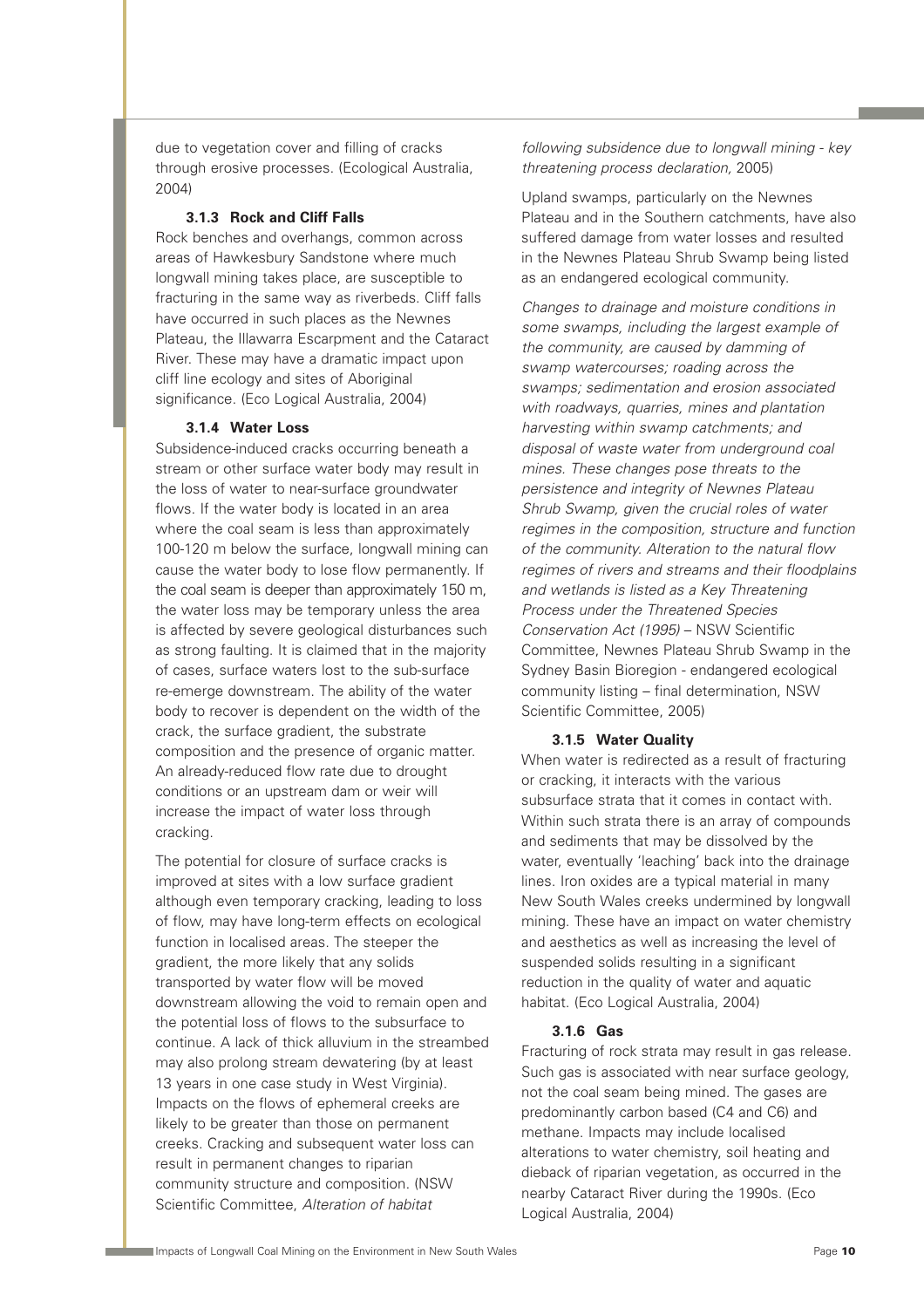

Cataract River: crack caused by longwall mining.

#### **3.1.7 Wastewater**

Large amounts of water are used in both underground and above ground longwall mining operations. In addition, runoff from the colliery and washery sites can include coal dust, oils etc. The coal washery is designed to recycle the bulk of the water in use. However, the water in use has an inherent level of salinity that is gradually increased as a result of evaporation.

When required, water is discharged from a number of collieries to maintain environmental flows in the rivers and creeks to offset water loss through fracturing of the riverbed. The water utilised for mining operations has chemical characteristics that do not meet minimum requirements for discharge into the river system. In order to meet licence standards and maintain environmental flows, mines mix this water with potable town water or water from storage dams, which, (given the current drought conditions and associated water restrictions), can be seen as a poor use of a valuable resource.

In the case of the Lower Cataract River, where it was cracked below the Broughtons Pass Weir, the current environmental flow releases (purchased by BHP from the Sydney Catchment Authority (SCA) and released from Broughtons Pass Weir) are not

enough to keep the river flowing or to maintain acceptable water quality. (Ecological Australia, 2004)

#### **3.1.8 Slumping**

Slumping generally occurs on steeper slopes when unconsolidated surface material moves down slope. This increases localised soil erosion and can result in higher levels of sedimentation, loss of vegetation and reduction of water quality. (Eco Logical Australia, 2004)

#### **3.2 Southern Coalfield Impacts**

#### **3.2.1 Lower Cataract River – Tower Colliery now absorbed by Douglas Colliery (BHP Billiton)**

Nine longwall panels were mined directly under the Lower Cataract from 1988 to 2000. Local residents began to report damage to the river in 1994. Water had drained away, hundreds of cracks in the riverbed were revealed, as were the skeletons of fish up to 1m in length. From 1996 onwards, large amounts of methane gas began venting in spots in the riverbed. At its height, sections of the river appeared to be boiling and the gas could be set alight.

The dam wall of Broughtons Pass Weir, controlling 20% of Sydney's water supply, was also cracked in four places and leaked across its face. A pump house adjoining the weir was also damaged. The Nepean Tunnel and the Upper Canal were cracked and the extent of water loss was unknown. (TEC & Colong Foundation, 2001)

In its submission to the Dendrobium Commission of Inquiry in 2001, the NSW Department of Land and Water Conservation estimated that the Cataract River had lost 50% of its flow down cracks (DLWC).

According to a report by DIPNR's Hawkesbury-Nepean River Management Forum, "Investigations confirmed that the loss of water was primarily attributable to long-wall mining. BHP undertook rehabilitation by grouting the cracked streambed at key sites to reduce the loss of water" (Hawkesbury-Nepean River Management Forum, 2004). The current environmental flow releases of 1.7 ML/day in the Cataract River released from Broughtons Pass Weir are not enough to keep the river flowing or to maintain acceptable water quality.

In August 2006, Primary Industry Minister Ian Macdonald approved the Appin 3 proposal by BHP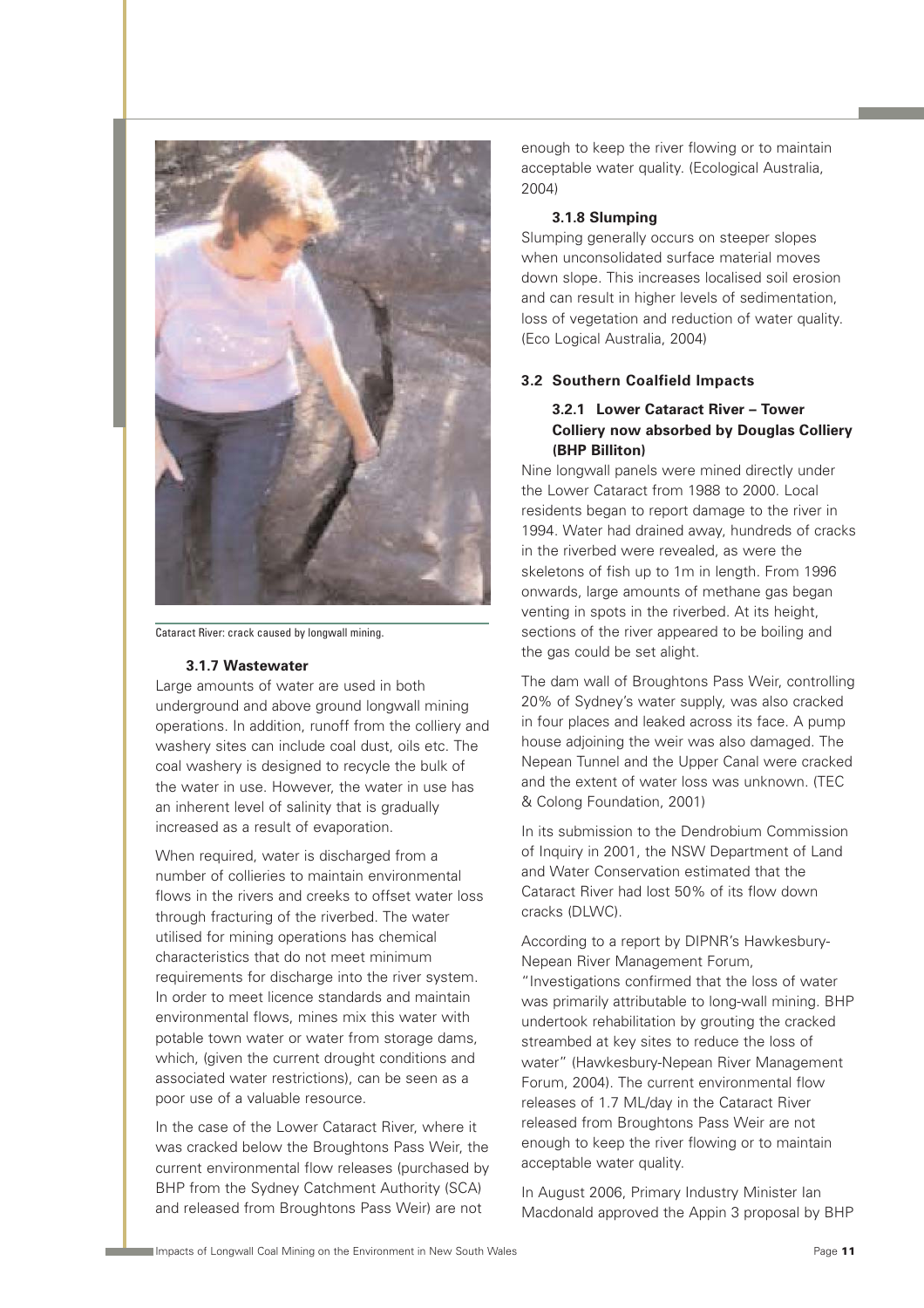Billiton. This will see three longwall panels come within 60m of the Cataract River. Minutes of the SMP Interagency Review Committee meeting held on August 2nd 2006 show that an independent consultant recommended that mining come no closer than 350m to the Cataract River.

#### **3.2.2 Upper Georges River – Appin Colliery & West Cliff Colliery (BHP Billiton)**

Surface cracking of the riverbed in the upper reaches of the Georges River, near Appin, has occurred due to the subsidence that has resulted from the longwall coal mining. This surface cracking has caused loss of river water and consequently the loss of instream habitats, instream biota and degraded water quality. Changes to the local groundwater movement have occurred, as has damage to the surrounding landscape – The Hon Ian Macdonald, Minister for Natural Resources, 1st July 2003

The Upper Georges River catchment is affected by mining at both the Appin and West Cliff Collieries. In 2000 Jutt's Crossing on the Georges River at Appin cracked and water in rock pools disappeared. Further cracking to the River was reported in 2001. In 2002 Marhnyes Hole, a popular swimming hole near Appin, cracked and water disappeared. Rock fall collapses forced the temporary closure of the swimming hole to the public on safety grounds.

Through licences issued by DEC, BHPB is permitted to discharge polluted water, high in pH and salinity from the mines, primarily over the Brennans Creek Dam Spillway. Part of Brennans Creek was redirected to allow for modified drainage resulting from coal waste emplacement areas for Appin, West Cliff and Dendrobium mines. Discharges from the Appin town water supply are also be used to maintain environmental flow. BHPB pumps 1.5 - 2 megalitres of water per day back into the river system. The water comes from the Appin town water supply, supplied by the Cataract Dam, and includes 1% recycled water from the Appin mine.

#### **3.2.3 Stokes Creek – Appin Colliery and West Cliff Colliery (BHP Billiton)**

Stokes Creek was undermined between 1990 and 1999. Surveys in 2004 identified substantial areas where water levels had dropped considerably as well as ongoing problems with the leaching of oxides. No such drops in water level were observed in areas that had not been undermined (Eco Logical Australia, 2004).

BHPB indicated that remediation work would be carried out but it appears that this has not yet taken place (NPA Macarthur Branch 2005).

#### **3.2.4 Bargo River – Tahmoor Colliery (Centennial Coal)**

Longwall damage to the Bargo River in 1994 was among the first to be reported in the Southern Coalfields. In 2002 a 2km section of the Bargo River near Tahmoor was reported as being completely dry and large cracks were found in the riverbed. The Tahmoor Colliery is pumping an average of 5 tonnes of salt per day from its workings into the river. Longwalls proposed in 2006 would come within 230m of cliff lines along the Bargo River. Wollondilly Council has indicated its intention to petition the NSW Government against longwall mining near the Bargo Gorge. The section of the River affected by longwall mining is listed as an Indicative Place on the Register of the National Estate.

The Bargo River catchment is one of the Macarthur Region's most significant natural and cultural features, and one of the few substantial bushland areas around Sydney that is not protected in a National Park or Metropolitan Catchment Area (National Parks Association, 1999).

#### **3.2.5 Upper Nepean River – Appin Colliery (BHP Billiton)**

Minister Macdonald approved four new longwalls forming part of BHPB's Douglas Area 7 Project without modification in November 2006. These will come within 180m of the Nepean River. In the year 2000 the bridge where the F5 Freeway crosses the Nepean at Douglas Park had to be strengthened and repaired when mining came within 600m as the hinge joints on the bridge were opening up. Mining was halted at that point. With a sandy riverbed, it will be more difficult to detect fracturing and implement remediation efforts.

#### **3.2.6 Flying Fox Creek, Wongawilli Creek & Native Dog Creek – Dendrobium Mine & Elouera Mines (BHP Billiton)**

The NSW Scientific Committee's key threatening process declaration states that these creeks have all suffered from subsidence-induced cracking within the streambed, followed by significant dewatering of permanent pools and in some cases complete absence of surface flow. In the case of Wongawilli Creek, upland swamps have been drained and pollution has also occurred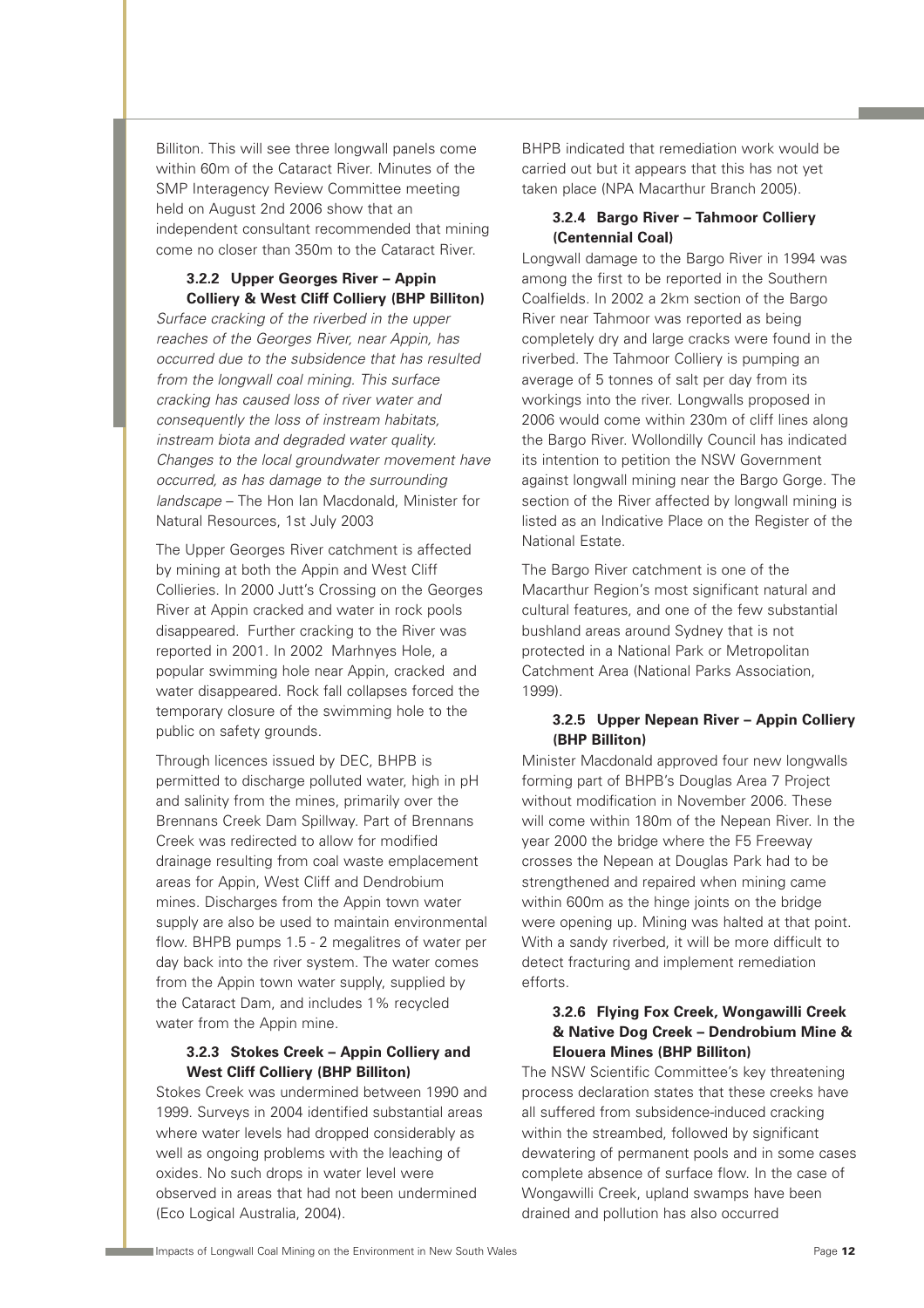downstream. All are located in the Southern Catchments feeding the Avon and Cordeaux Dams. (NSW Scientific Committee, 2005)

#### **3.2.7 Waratah Rivulet – Metropolitan Colliery (recently acquired by Peabody Energy from Excel Coal)**

Waratah Rivulet is located just to the west of Helensburgh and flows into the Woronora Dam from the south. Along with its tributaries, it makes up about 29% of the Dam catchment. In 1999 the Healthy Rivers Commission described the condition of the Woronora catchment upstream of the dam, as largely pristine. The Dam provides both the Sutherland Shire and Helensburgh with drinking water. Metropolitan Colliery operates under the Woronora Special Area. Recent underground operations have taken place and still are taking place directly below the Waratah Rivulet and its catchment area.

In September 2006, the TEC and Colong Foundation were informed that serious damage to the Waratah Rivulet had taken place. An inspection was organised through the SCA that covered the length of the Rivulet that flows over the longwall panels. The Rivulet had ceased to flow for much of its length. The sandstone streambed is cracked in a way typical of that caused by longwall mining in the Southern Coalfield. SCA officers indicated that at one series of pools, water levels had dropped about 3m. Anecdotal evidence suggests the Rivulet has ceased to pass over places never previously known to have stopped flowing.

The watercourse has also tilted to the east as a result of the subsidence and upsidence. Iron oxide pollution has also occurred. Attempts at remediation have failed with a distinctly different coloured sand having washed out of cracks and now sitting on the dry riverbed or in pools. Also undermined was Flat Rock Swamp at the southernmost extremity of the longwall panels. It is believed to be the main source of water recharge for the Waratah Rivulet. It is highly likely that the swamp has been drained and tilted.

The SMP for the next series of longwall panels surprisingly states that there has been no significant impact upon net flow or water quality. Peabody intends to extract a further 27 longwall panels that will run under the Rivulet and finish under the Woronora Dam storage area itself. The panels responsible for the current damage are relatively small longwalls with a width of 158m.

#### **3.3 Western Coalfield Impacts**

#### **3.3.1 Goulburn River & Moolarben Creek – Moolarben Coal Project (Felix Resources), Ulan Mine (Xstrata Coal)**

The Moolarben Coal Project is a proposal that constitutes three open cut mines and 24 longwall panels at the top of the Goulburn River catchment. The longwall panels are proposed to come within 50-200m of the Goulburn River. The site is bounded by the Goulburn River to the north and west, and Goulburn River National Park to the east. Mining will threaten the fragile sandstone cliffs and gorges along the Goulburn River, including the well-known Great Dripping Wall, and the groundwater system with numerous underground springs feeding the river. The area features important aboriginal cultural sites (including cave paintings). The company are also proposing three open cut mines in the Moolarben Valley.

The Wilpinjong Open Cut Mine (Peabody Coal Limited) was recently granted a DA to open cut mine 28 square kilometres of the valley, while Ulan Coal Mines (Xstrata) has been granted development permission to expand its open cut and longwall operations, including a 400m wide longwall – the largest in Australia. Ulan Coal Mine currently produces over 11 million litres of excess mine water per day and discharges up to 5ML/day of salt-affected water into Ulan Creek. Mine subsidence and dewatering of the underground mine creates a regional 'draw down' affect causing interference to surrounding aquifers and the base flow of the Goulburn River.

#### **3.3.2 Wollangambe River & Farmers Creek – Clarence Colliery (Centennial Coal)**

Farmers Creek suffers from cracking and had to be paved with cement where it runs through Lithgow. Pumpouts of 14 megalitres a day from Centennial mine into Farmers Creek and the Wollangambe River have badly polluted the water with iron and manganese being deposited on the creekbed. Farmers Creek supplies the town of Lithgow with its drinking water and the Wollangambe River forms part of the Sydney catchment and runs through the Blue Mountains World Heritage Area.

In 1999, Centennial Coal stated that to do nothing about Clarence Colliery's pollution of the Wollangambe River "is not an option that is acceptable to Centennial, Department of Land and Water Conservation, Lithgow City Council, or the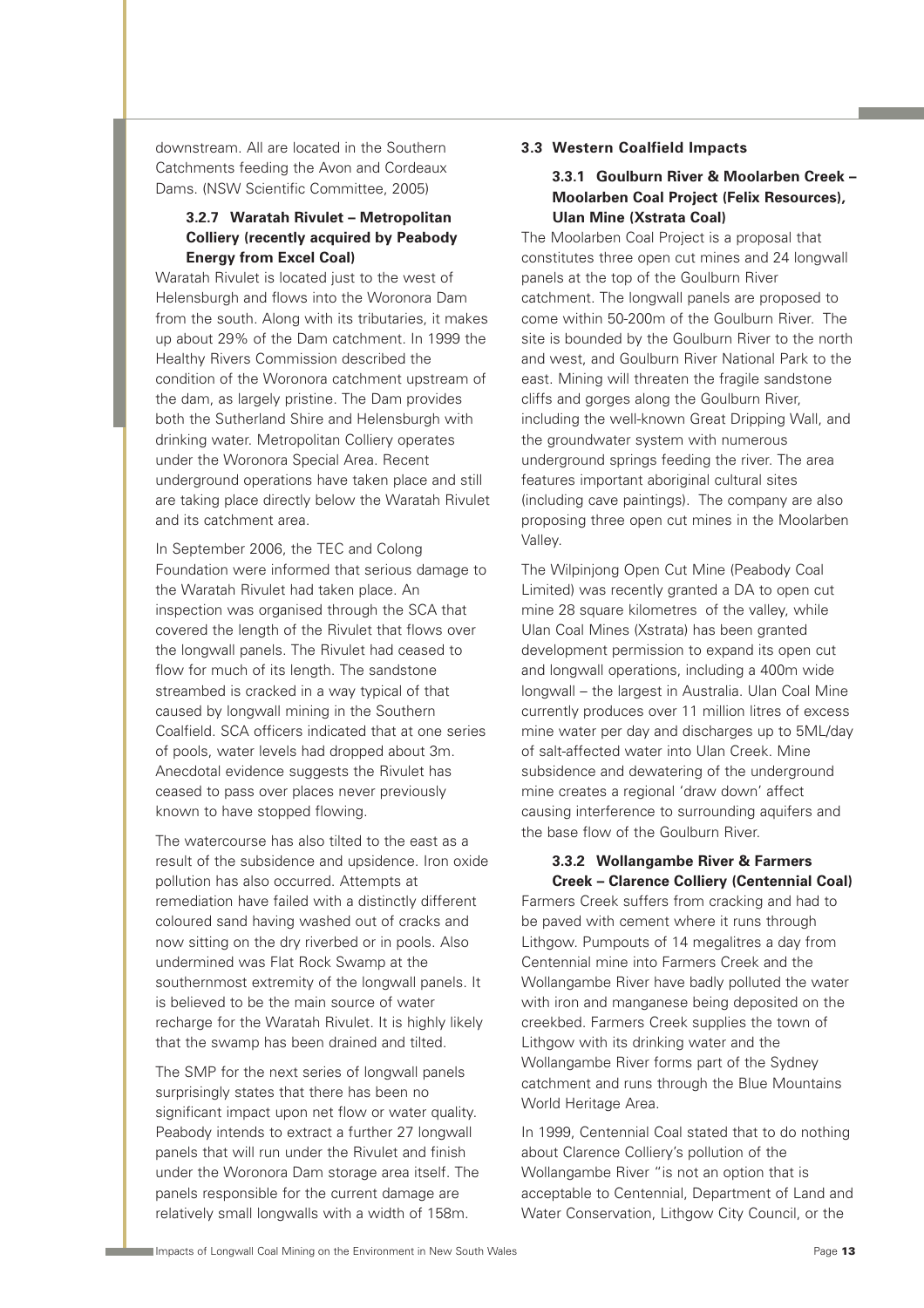

Environment Protection Authority". The Environmental Impact Statement for a greatly expanded Clarence Colliery that followed, however, did not propose any solutions to the Wollangambe pollution problem. (Colong Foundation for Wilderness)

Longwall mining under the Newnes Plateau and the draining of swamps and aquifers as a result played a significant role in the listing of Newnes Plateau Shrub Swamp in the Sydney Basin Bioregion as an endangered ecological community in 2005. Hundreds of cliff collapses have occurred on the Plateau as a result of longwall mining:

The Newnes plateau is underlain by extractable coal seams at varying depths, with underground longwall mining occurring, or proposed to occur, beneath the majority of the swamps. Subsidence of the land surface, and associated fracturing of bedrock between the coal seam and the surface, occurs after longwall mining, and this may change the hydrology of catchments and swamps they contain. Specifically, the conversion of perched water table flows into subsurface flows through mine-related voids may significantly alter the water balance of upland swamps (Young and Wray 2000). Changes to surface morphology within or near the swamps as a result of mine subsidence may also create nick points which become the focus of severe and rapid erosion (Young 1982). These changes pose threats to the persistence and integrity of, the community. Alteration of habitat following subsidence due to longwall mining is listed as a Key Threatening Process under the Threatened Species Conservation Act (1995) – NSW Scientific Committee, Newnes Plateau Shrub Swamp in the Sydney Basin Bioregion - endangered ecological community listing – final determination, NSW Scientific Committee, 2005)



Cataract River: clean pool in 1975 Same pool in 2005. Lost water sometimes re-emerges polluted (turbidity and oxides) from flowing through underground strata.

#### **3.3.3 Cox's River – Angus Place, Springvale & Clarence Collieries (Centennial Coal)**

The Cox's River catchment is affected by numerous longwall mines operating in the top of its catchment. Hanging swamps have been damaged and decreasing environmental flows have been recorded. There is also rising salinity and alkalinity due to mine dewatering. Long Swamp, at the source of Cox's River, is drying, probably as a result of longwall mining.

In 2002 the CSIRO reported that:

Although there have been some efforts at remediation, there is considerable contamination of streams within the Cox's River catchment from coal stockpiles, coal mining wastes and acid draining from operating and derelict mines. Two operating collieries within the vicinity, Angus Place and Clarence, are discharging good-quality mine water into other catchments at the same time that Delta Electricity is extracting potable water from the Cox's catchment and 8,000 megalitres per annum from the Fish River Reservoir. Some rationalisation of this water management would ensure an adequate supply for Delta Electricity and environmental flows in the Cox's River. (CSIRO, 2002)

#### **3.3.4 Kangaroo Creek – Angus Place (Centennial Coal)**

The puncturing of two underground aquifers has resulted in significant amounts of saline groundwater flowing into the mine. Centennial Coal currently pumps 12 megalitres of groundwater per day from the mine. Up until recently, this water has been discharged (under DEC licence) into Kangaroo Creek, which lies within Sydney's drinking water catchment. A recently implemented water transfer system to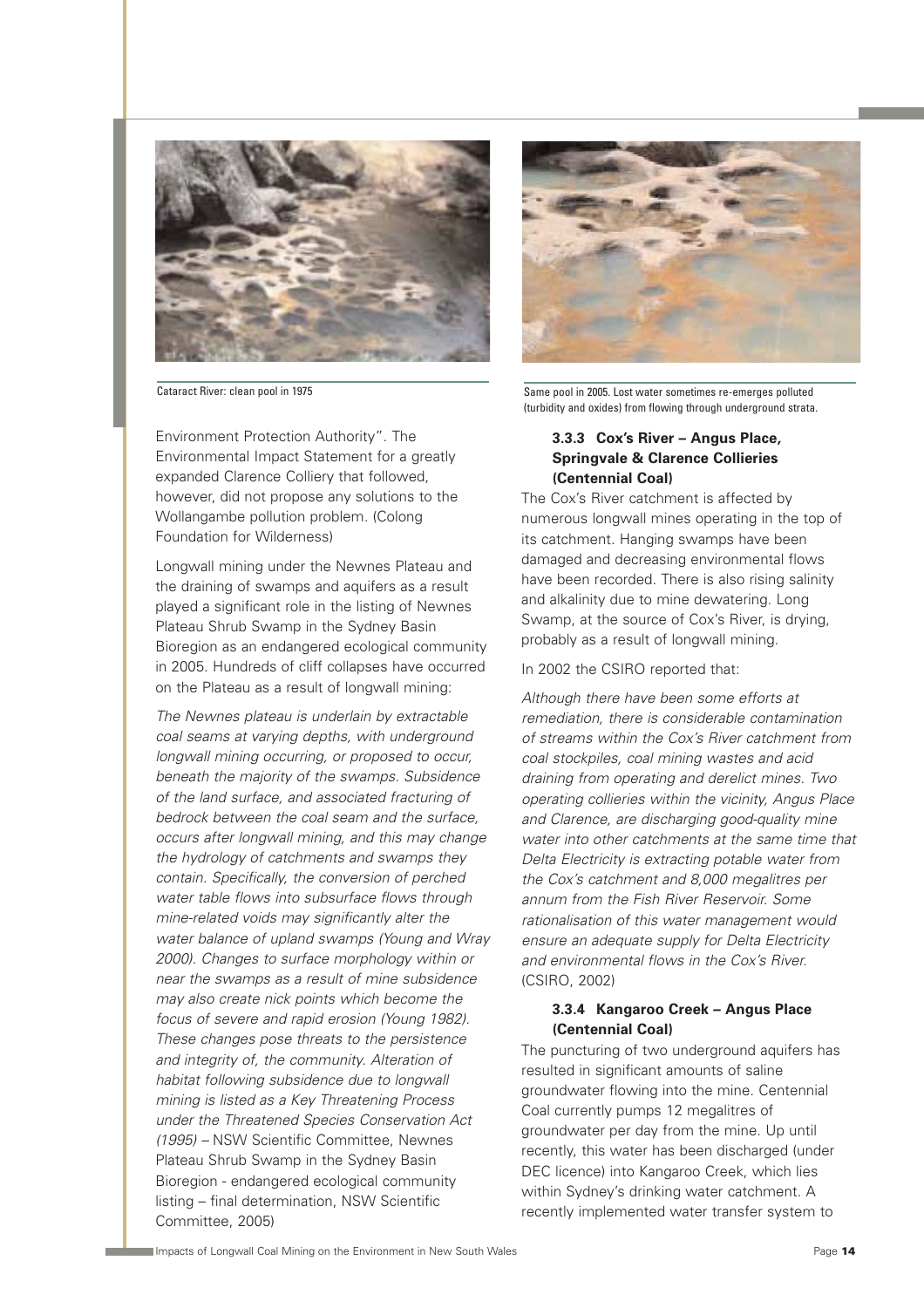the nearby Delta Electricity power stations has reduced discharges to the Kangaroo Creek and Wolgan River catchments down to 3.5-4 megalitres per day. There are 5 main aquifers in the rock strata above the mining area and it is the lower 2 of these that have been punctured.

Studies by the company have concluded that the lower two aquifers are not hydraulically connected to those above them, "do not directly contribute to surface environmental flows, and do not significantly contribute to Sydney's drinking water catchment". The upper aquifers are a vital source of water for the ecologically endangered Newnes Plateau Shrub Swamps (NSW Department of Planning, 2006) that are located above longwalls that are currently being mined and a number of which have been badly damaged by mines across the coalfield.

#### **3.4 Hunter Coalfield Impacts**

#### **3.4.1 Hunter River**

While not undermined by longwall panels or threatened by future longwall proposals, the Hunter River suffers from the combined effects of a number of mining operations (open cut and longwall) in the catchment including pollution, salinity, river diversions and losses of environment flows. The Goulburn River in the Western Coalfield (see Section 3.3.1) is the Hunter's largest and most westerly tributary.

#### **3.5.2 Bowman's Creek**

In the 1980s Bowman's Creek, near Singleton, had its bed cracked from underground mining, causing a total loss of water in some areas and an increase in salinity where it started flowing again downstream. Anecdotal evidence (Hunter Valley Minewatch, Stateline, ABC, 30/7/04) describes the owner of a property in Ravensworth going to look at his cattle and seeing that that the water that had been flowing the day before had stopped. After walking up the creek, into the next-door property, the owner found that the creek bed had cracked and dropped, and flow has not returned to this day.

#### **3.4.3 South Wambo Creek – Hunter Coal (Wollemi UGM)**

Also impacted by open cut coal mining, South Wambo creek was cracked and drained causing surface water to enter underground workings (NSW Department Of Planning, 2002).

#### **3.4.4 Glennies Creek, Eui Creek, Fishery Creek, Black Creek & Foy Brook**

All listed as being damaged, cracked and polluted (NSW Scientific Committee, Alteration of habitat following subsidence due to longwall mining - key threatening process declaration, 2005; and Rivers SOS, NSW Rivers of Shame, 2006)

#### **3.5 Newcastle Coalfield Impacts**

#### **3.5.1 Wyong River & Jilliby Creek – Wyong Proposal (Kores)**

In terms of longwall mining and the threats it poses to water supply catchments, the proposal to establish a longwall mine under the Dooralong and Yarramalong Valleys on the Central Coast is the most contentious issue outside of the Sydney Metropolitan catchments. Both Wyong and Gosford Councils have stated their opposition to mining in the catchment.

#### **3.5.2 Diega Creek – West Wallsend Colliery (Xstrata Coal)**

Diega Creek is now the subject of a rehabilitation project involving Xstrata, various government agencies and the local community. Cracks of up to 10cm wide formed after longwall mining under the creek between 1999 and 2005. Despite a significant loss of water suffered by the creek, Xstrata stated that they only became aware of the problem midway through 2006. The company also claimed that grazing could have been a contributing factor to the loss of water. (ABC News, Newcastle, 7/7/06)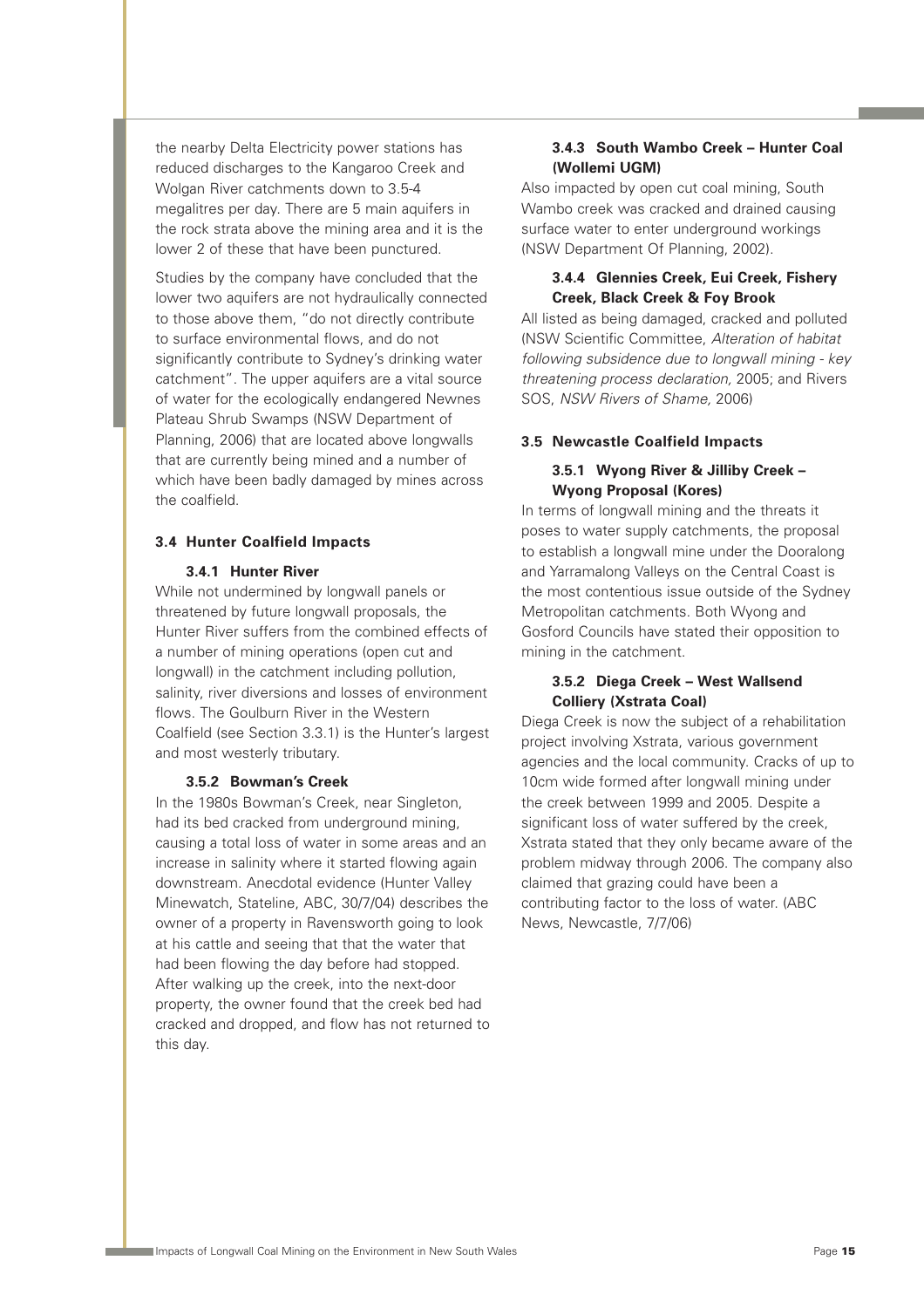| <b>Mine</b>               | Region    | Owner                   | Cracking/Draining | Pollution/Salinity | <b>Cliff/Rock Falls</b> | <b>Major River</b>       | <b>Creek or Stream</b> | Supply Catchment | National Park/SCA        |
|---------------------------|-----------|-------------------------|-------------------|--------------------|-------------------------|--------------------------|------------------------|------------------|--------------------------|
| Tower                     | Southern  | <b>BHPB</b>             | $\prec$           | $\prec$            | $\prec$                 | lower Cataract           |                        | Metropolitan     |                          |
| West Cliff                | Southern  | 모<br>문                  | ≺                 | ≺                  | $\prec$                 | dpper Georges            |                        |                  |                          |
| Appin                     | Southern  | 모<br>문                  | commenced         | commenced          | commenced               | upper Cataract           |                        |                  |                          |
| Appin                     | Southern  | 모<br>문                  | $\prec$           | $\prec$            |                         | nbber Georges            | Stokes Creek           |                  |                          |
| Tahmoor                   | Southern  | Centennial              | $\prec$           | $\prec$            |                         | Bargo                    |                        |                  |                          |
| Delta<br>Dendrobium/      |           |                         |                   |                    |                         |                          |                        |                  |                          |
| (former Elouera)          | Southern  | 모<br>문                  | $\prec$           | $\prec$            | $\prec$                 |                          | Wongawilli Creek       | Metropolitan     |                          |
| Delta                     |           |                         |                   |                    |                         |                          |                        |                  |                          |
| (former Elouera)          | Southern  | <b>BHPB</b>             | $\prec$           |                    | $\prec$                 |                          | Native Dog Creek       | Metropolitan     |                          |
| Metropolitan              | Southern  | Peabody                 | $\prec$           | $\prec$            | $\prec$                 |                          | Waratah Rivulet        | Metropolitan     |                          |
| Metropolitan              | Southern  | Peabody                 |                   | $\prec$            |                         | Hacking                  | Camp Gully Creek       |                  | Royal                    |
| Moolarben                 | Western   | Felix                   | proposal          | proposal           | psodoud                 | Goulburn                 |                        |                  | Goulburn River           |
| Ulan                      | Western   | Xstrata                 | $\prec$           | $\prec$            |                         | Goulburn                 | Ulan Creek             |                  | Goulburn River           |
| Clarence                  | Western   | Centennial              |                   | $\prec$            |                         | Wollangambe              | Farmers Creek          | Metropolitan     | <b>Blue Mountains</b>    |
| Springvale<br>Angus Place | Western   | Centennial              | $\prec$           | $\prec$            |                         | Wolgan & Cox's           | numerous               | Metropolitan     | Wollemi/Gardens of Stone |
| <b>Baal Bone</b>          | Western   | Xstrata                 |                   | $\prec$            |                         |                          | Jew's Creek            | Metropolitan     | Wollemi                  |
| numerous                  | Hunter    |                         |                   | $\prec$            |                         | Hunter                   |                        |                  | numerous                 |
| Wollemi UGM               | Hunter    | Hunter Coal             | $\prec$           |                    |                         | Hunter                   | South Wambo Creek      |                  |                          |
|                           | Hunter    |                         | $\prec$           | $\prec$            |                         | Hunter                   | Bowmans Creek          |                  |                          |
| Wyong Proposal            | Newcastle | Kores Australia proposa |                   | <b>Proposal</b>    | <b>Pesodoud</b>         | <b>Myong</b>             | Jilliby Creek          | Central Coast    | Jilliby SCA              |
| West Wallsend             | Newcastle | <b>Strata</b>           | $\prec$           | $\prec$            |                         |                          | Diega Creek            |                  |                          |
| <b>Caroona Proposal</b>   | Gunnedah  | 모<br>문                  | exploration       | exploration        |                         | Namoi (& major aquifers) |                        |                  |                          |

#### **Environmental Impacts of Longwall Mines in NSW**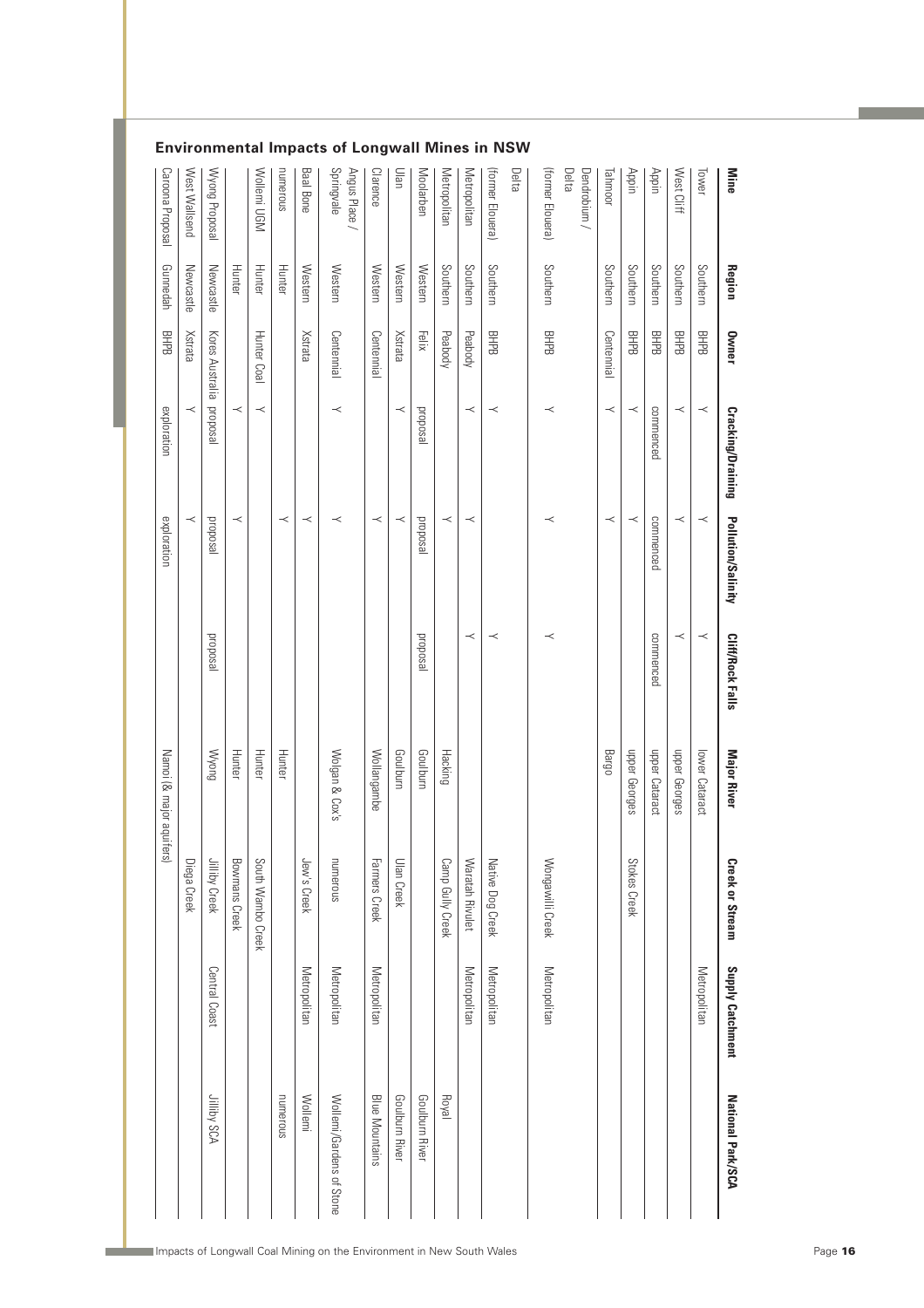# **04 LONGWALL MINING IN WATER CATCHMENTS**

A number of operating longwall coal mines in the Southern Coalfield and the Western Coalfield occur within the Sydney water catchment. These pristine catchments are also home to 30 threatened animals and 26 threatened plants, including the Spotted-tail Quoll and contain the only viable koala populations near Sydney. The catchments cradle significant rainforest and tall old growth forests remnants, as well as upland swamps of very high conservation significance. These catchments were recommended for World Heritage listing values in 1994 by the Royal Botanic Gardens as part of the Blue Mountains and surrounding plateaux nomination. (Colong Foundation)

There is also a proposal for longwall mining to take place in the Wyong catchment on the Central Coast. Other towns, such us Lithgow and Richmond, also take their drinking water from rivers subject to the effects of longwall mining upstream.

Mining in catchment areas poses one of the biggest threats to the environment and water supplies due to the potential for water quality and quantity to be compromised.

Five dams are located within the Southern Coalfield supplying water to the Sydney region. The Nepean, Cordeaux and Cataract Dams supply Sydney with about 20% of its drinking water via Prospect Reservoir. This water is taken from the Upper Nepean River via the Nepean Tunnel to Broughtons Pass Weir. From there it travels via the Cataract Tunnel and Upper Canal to Prospect Reservoir. The Avon Dam and also the Nepean Dam supply the Illawarra region, while the Woronora Dam provides water to the Sutherland Shire and the town of Helensburgh. The Macarthur region takes its water from a filtration

plant at Broughtons Pass Weir. (Sydney Catchment Authority)

04

The past decade has seen an intensification of mining in the immediate vicinity of the major rivers in the Sydney catchment. Mining companies, mainly BHP, had avoided mining under the rivers until the late 1980s and it was the damage to the Cataract River that brought the issue to public attention in the mid 1990s.

The Cataract Tunnel had longwall panels from BHP's Appin Mine extracted underneath it between 1997 and 1999. Greater shear stress fractures and cracks in the wall and roof of the tunnel were reported. An SMP for Longwall 409 of the Appin mine was submitted in 2006. The proposed longwall panel passes underneath the Upper Canal and below a wrought iron viaduct. In the 2003-04 financial year the SCA spent \$5.58 million on the Upper Canal; \$2.13 million of this was for "extensive mining-related preventive work". (Sydney Morning Herald 28/1/05)

In the case of the BHP Elouera Mine, which undermined two creeks in the water supply catchments, the longwalls were 185m wide at a depth of 340m. The damage to the creeks included extensive and intense cracking of their rock beds and draining of all rock pools (small and large) in mined areas, where under normal unmined circumstances the affected streams would be flowing (as was the case with similar creeks in the vicinity not subject to mining). The Elouera Mine reported increased water inflow (225 megalitres a month) into the mine itself. The loss of water is most serious in terms of the catchments' capacity to supply water, particularly in drought years and the loss of catchment integrity and biota. (Colong Foundation 2001)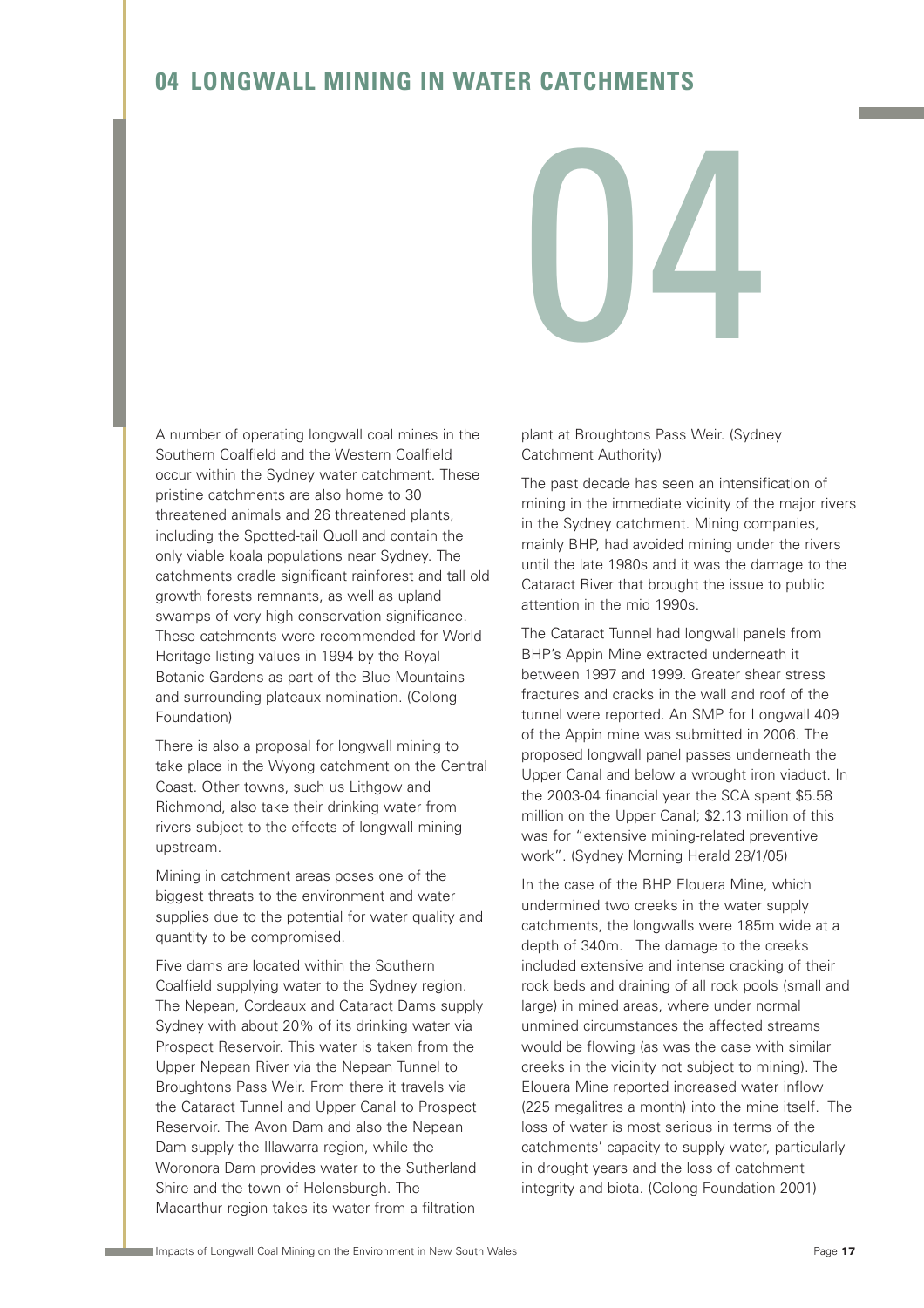The issue of water loss and damage to the catchment was highlighted at the 2001 Commission of Inquiry into the proposed Dendrobium Mine – which commenced operating in 2004. In its submission, Sydney Catchment Authority said, " There is evidence of pools being drained, reduce flows and a reduction in water quality….a potential for cracking beneath swamps to drain a significant amount of water contained in the swamps. This could lead to drying of swamps – adversely affecting their ecological integrity but also reducing water flows downstream. Practical means of remediation are generally not available." (30 July 2001)

The TEC and Colong Foundation also noted that, "in the shale geology of the metropolitan catchment and environs, the groundwater is ecotoxic, containing dissolved salts, dissolved hydrogen sulphide which is toxic to aquatic life, low oxygen levels and elevated soluble iron levels." (TEC and Colong Foundation, 2001)

In 2001 the CSIRO conducted an audit for the Sydney Catchment Authority. In regard to the damage being inflicted upon the catchment areas by longwall mining, the audit claimed it would be some years before definitive trends are recognised and benchmark data was absent.

The study also raised concerns over the environmental wellbeing of hanging swamps in the Special Areas:

Another concern is that subsidence will result in the loss of water and aquatic ecosystems from hanging swamps in the Special Areas. A survey by Biosis (Selga Harrington 2001) has revealed some holes and cracks in Swamp 18 above the Elouera mine with accompanying desiccation and fallen vegetation. A subsequent inspection by staff of BHP Billiton, SCA, Biosis and MSB was unable to find unequivocal reasons for these features. As with Wongawilli Creek, there are no baseline data and monitoring of this and other hanging swamps is to commence. (CSIRO, 2002)

It is apparent that the current management response in the sensitive and important catchment lands is to monitor even though damage is obvious and continuing. This is a fundamental failure of the precautionary principle, with the protection regime taking second place to coal extraction.

The CSIRO Audit also noted that in 1999 there existed less than optimal relations between the SCA and the relevant State Government department (Department of Mineral Resources – DMR).

Without strong and effective protection measures, water supplies critical to Sydney and Wollongong will suffer further longwall damage and become more polluted. The catchment is managed by the Sydney Catchment Authority, which was created in 1998 after a series of water contamination incidents. The Catchment Authority has a legislative duty to preserve the ecological integrity of the area, but does not have any power to prevent mining. The new approvals process did give the SCA a greater say in the regulation of mines within the Special Areas but only advisory powers, as the Director-General of the DPI is the sole authority who approves SMP applications.

The damage that took place in the Waratah Rivulet (see 3.2.7) in 2006 was the result of longwall panels that pre-date the current approvals regime. In light of this, the further granting of an approval of an SMP for four more longwall panels under the Waratah Rivulet, without modification, is both a serious indictment on the SCA's power to influence the Department of Mineral Resources and the integrity of the current approvals regime.

Other government rules and policies, such as Sydney Catchment Regional Environmental Plan and the Sydney Water Catchment Management Act 1998 state that development in catchments should have only a "neutral or beneficial effect" on water quality and are being overridden by the Mining Act 1992. The SCA appears powerless to halt the damage to Sydney's water supply.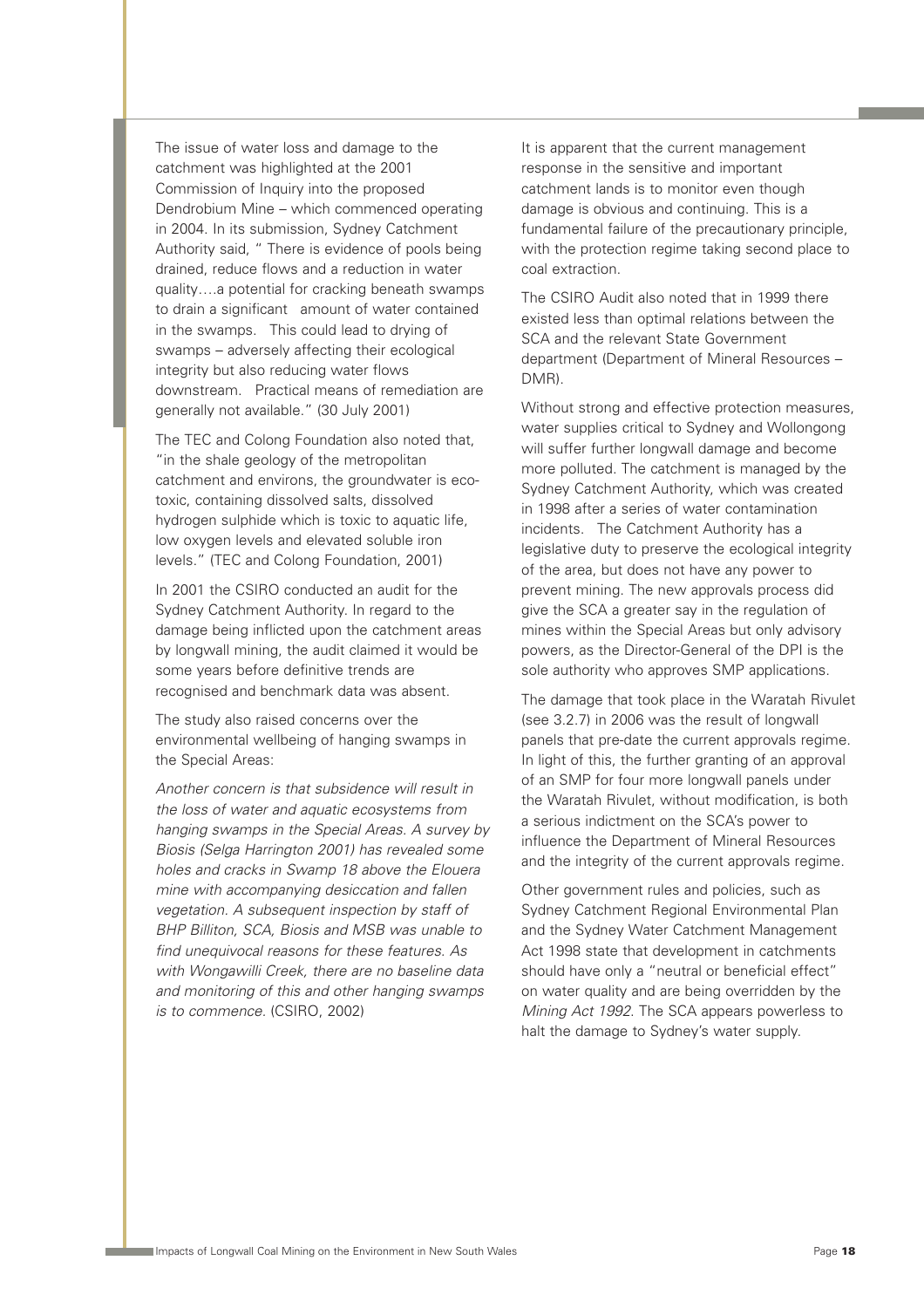# **05 OTHER EMERGING THREATS**

# 05

#### **5.1 Longwall Mining near National Parks**

Longwall mining has taken and is taking place up to the boundaries of several National Parks, particularly in the Western and Southern Coalfields. This has caused damage to natural features such as the cliffs and rock formations in the Gardens of Stone National Park and poses a threat to places such as the Great Dripping Wall in the Goulburn River National Park.

As part of the 1998 NSW Forest Agreements, the new tenure of State Conservation Area (SCA) was created specifically to allow mining in areas where logging was prohibited. This has already had adverse effects in Barrington Tops near Polblue Swamp, where ruby mining is taking place in the headwaters of the Manning River.

Proposed longwall panels at the Tahmoor Colliery also threaten the proposed Bargo National Park.

#### **5.2 Longwall Mining under the Liverpool Plains**

In June 2006 the NSW Government granted coal exploration rights to a 350-square-kilometre area of the Liverpool Plains in the Gunnedah Basin. BHP Billiton paid more than \$100 million for this. Near Quirindi in northwest NSW, the exploration site is in the centre of the Liverpool Plains well known for their rich alluvial soils and vast underground water resources.

The coal seam under the Liverpool Plains lies at a depth of 400m below the surface meaning that longwall mining would be the most likely method of extraction. There are concerns among farmers groups that subsidence on the Liverpool Plains will dramatically alter drainage patterns and compromise the farming land. The NSW Government recently made dramatic cuts to

farmers' groundwater entitlements.

Longwall mining has never taken place under such deep alluvial soils, which are up to 80m in places. Along with the farmers, towns along the Namoi River rely upon the underground basin for their water.

The Prime Minister John Howard has written to the Independent Member for New England Tony Windsor giving an assurance that the Government is considering an 'independent' study into coal mining on the Liverpool Plains.



Map Source: BHP Billiton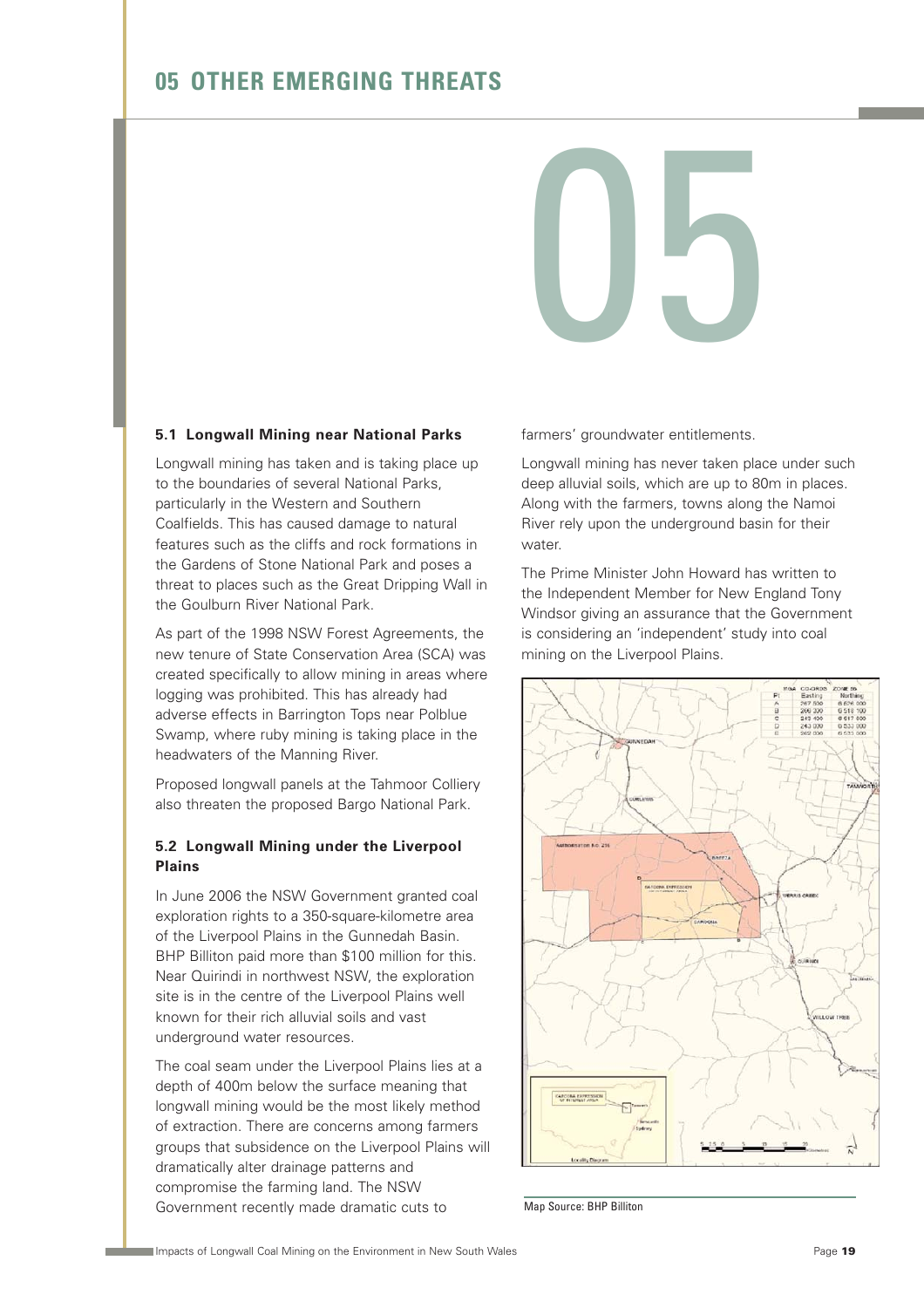#### **5.3 Longwall Top Coal Caving**

Longwall Top Coal Caving (LTCC) is a form of longwall mining previously practised only in China. However, the method is currently being used on a trial basis in two longwall panels at the Austar Colliery (formerly Southland Colliery) near Cessnock in the Newcastle Coalfield. Southland Colliery was closed following a fire in 2003. It was purchased a year later for \$32m by the Yanzhou Coal Mining Company of China, and renamed Austar Coal Mine. Yanzhou is among the four largest Chinese coal miners in eastern China, with six underground mines in Shandong Province producing more than 40Mtpa of coal, 90% of which is extracted using LTCC.

The development of LTCC took place in France more than 20 years ago but has been further refined in China for dealing with thick seams and where the Chinese government has decreed that at least 85% of a seam must be extracted.

The front of a LTCC machine functions like a standard longwall system but with a second armoured face conveyer – an articulated chain conveyor that transports the coal along the longwall face after it has been cut by the coal shearer – that runs behind the base of the supports to clear coal that subsequently falls from the roof once the chocks have moved forward.

In 2000 the CSIRO signed an agreement to work with the Chinese Yankuang Mining Group to study the potential for LTCC in Australia. The CSIRO concluded that the method was suitable for seams of 4.5-12m thickness. This would not be applicable in the Southern Coalfields of NSW but would be in some of the seams in the Hunter, Newcastle and Gunnedah Basin coalfields.

According to the CSIRO, "Longwall top coal caving offers significant reductions in cost and improved capital utilization. The method could potentially double longwall recoverable tonnes mined per metre of gateroad development. Less development metres, less frequent longwall moves and the potential for a more even coal flow are major advantages". (CSIRO, Longwall Top Coal Caving, Fact Sheet, 2003)

The CSIRO also noted that "additional research is required particularly in the area of geotechnical feasibility", and acknowledged that the geotechnical elements of LTCC are not well understood. Austar Mine's Statement of Environmental Effects predicts subsidence between 3.9 to 4.2 metres and maximum crack widths of up to 90mm, although local residents claim to have been told that subsidence of up to 6m may occur (Media Release by local resident John Harvey, 10/7/06).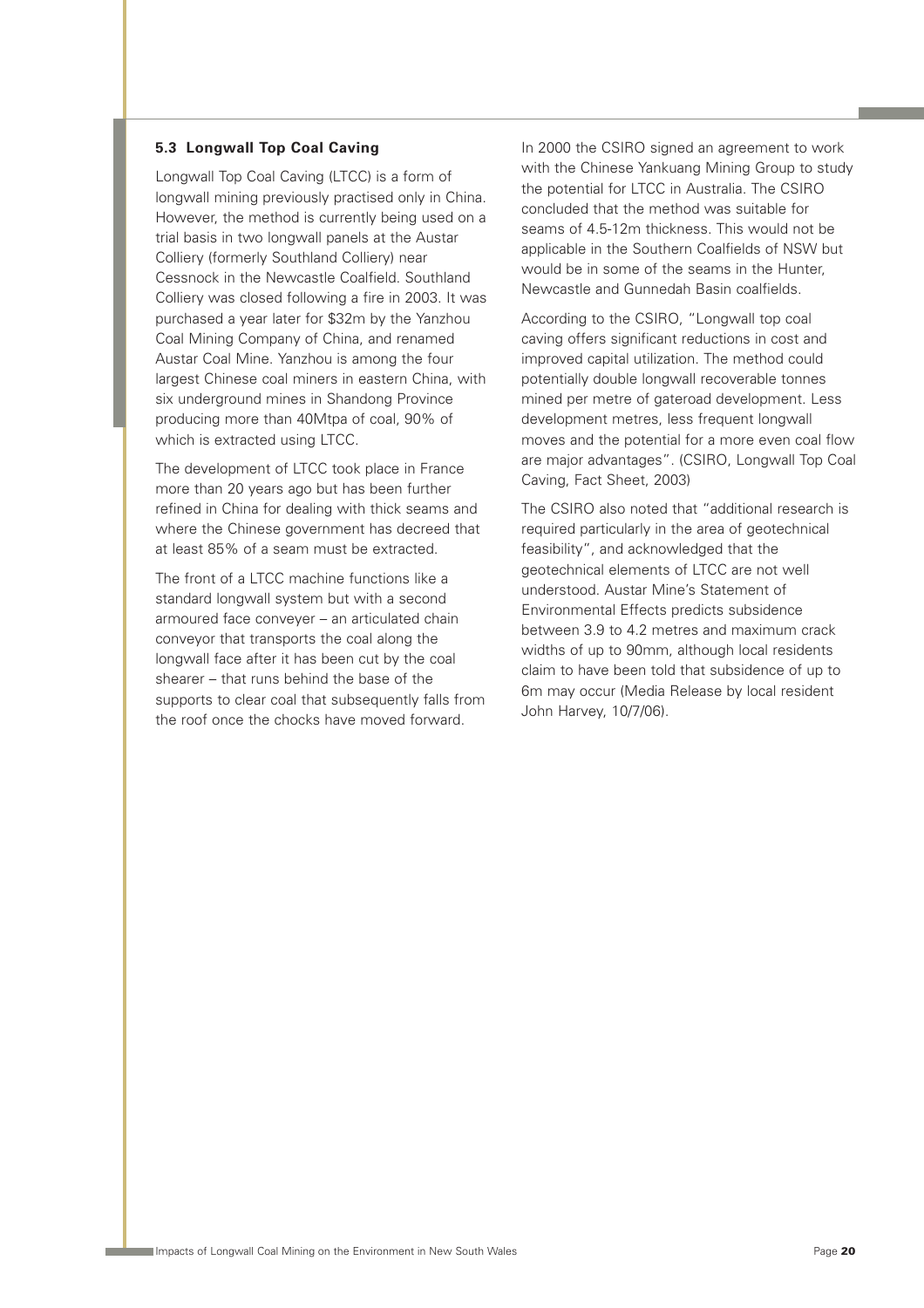# **06 REMEDIATION AND MONITORING**

06

There is no long-term evidence that grouting, mortaring and a number of other remediation measures are capable of returning river systems back to health following longwall mining. Environmental flows may not return without the continuing practice of replenishing flow with water from the mine or purchased from town supplies or water catchments. Changes in the chemical composition of rivers and creeks from iron oxide leaching may not support the return of aquatic species to an area.

There is also the substantial problem that damage between the mine operations and the surface is often undetectable. Some cracking occurs beneath alluvial, sandy deposits and simply cannot be seen. According to the Environmental Impact Statement for BHPB's Douglas Area 7 Project, "It is … not possible to visually identify the location and extent of additional fractures that may have occurred as a result of mining previous longwalls".

Sometimes proposed measures are not always practical. Following the fish kills that occurred in the Cataract River, BHP offered to restock the river. This was unable to be done due to the lack of flow and water quality of the river, which continues to the present day.

In 2004 the TEC commissioned Eco Logical Australia to produce a report into The Impacts of Longwall Mining on the Upper Georges River Catchment. The report found that there were three measures or considerations that must be taken in regard to the impacts of longwall mining. These were:

- **Avoidance**
- **Amelioration**
- **Rehabilitation.**

This section draws largely on Eco Logical Australia's report to assess these issues in a statewide context.

#### **6.1 Avoidance**

Avoiding significant impacts is the key to ecologically sustainable development and is fundamental for effective land use planning. In the case of longwall mining identifying values vulnerable to impacts and being able to accurately predict where unacceptable impacts will occur forms the basis for sound strategic planning. This is best exemplified by not mining under or too close to rivers, creeks and underground aquifers that are likely to be impacted.

The coal mining industry has a poor record on avoidance. The introduction of SMPs in 2004 made some advances towards predicting subsidence impacts. However unacceptable levels of damage to water resources and natural features are still taking place across NSW. Mining companies' SMPs are routinely approved with little or no additional conditions imposed by the DPI to avoid subsidence impacts and with a focus on amelioration and rehabilitation, along with ongoing monitoring programs.

#### **6.2 Amelioration**

Where impacts are not avoided, ameliorating the intensity and longevity of the impacts is the next objective. Amelioration techniques include water treatment, environmental flows, stress-relieving slots and grouting.

#### **6.2.1 Water Treatment**

Water from surface and underground operations in longwall mines undergoes a number of treatments before being released back into the river systems.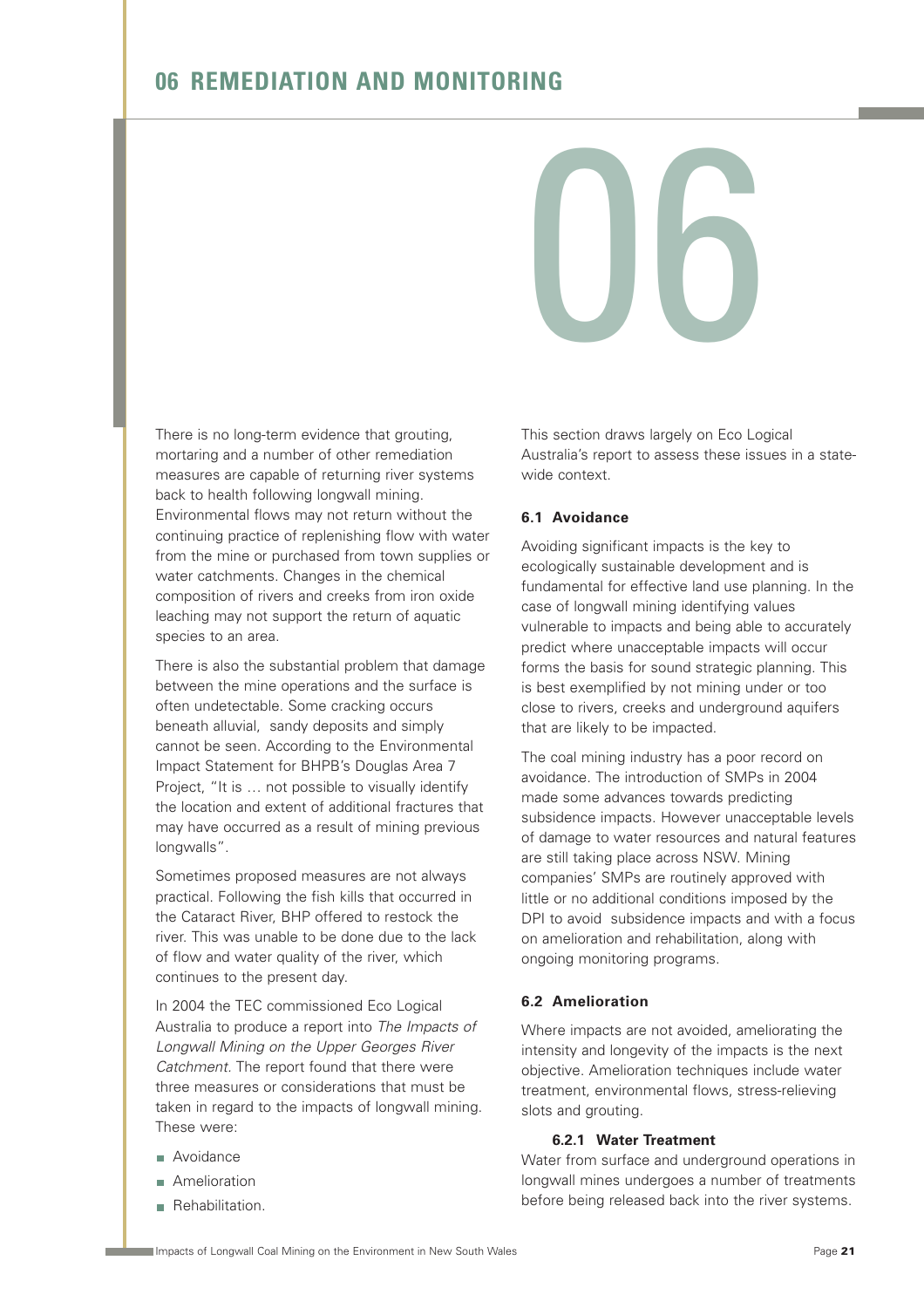These include settling ponds to facilitate removal of particles and chemical treatment to improve water quality. DEC specifies minimum water quality parameters for water being released into river systems. As well as the above treatments, mines use potable town water mixed with the mine water to ensure that maximum salinity levels are not exceeded.

#### **6.2.2 Environmental Flows**

To offset water loss and drops in water level as a result of fracturing and extended periods of low rainfall, numerous longwall coal mines release substantial amounts water of into river systems as environmental flows. This assists in maintaining minimum water levels in ponds and channels and is intended as a temporary measure to be used in the time between impact and when rehabilitation can be implemented. Given Sydney's water supply problems and environmental problems associated with low flow in dammed rivers, the release of large amounts of potable water to compensate for environmentally poor mine planning is considered to be an unnecessary waste of a precious natural resource.

#### **6.2.3 Stress Relieving Slots**

In an attempt to prevent fracturing of the rock bar upstream from Marhnyes Hole, which was fractured as a result of longwall mining in the Upper Georges River Catchment, a stress relieving slot was drilled for a distance of approximately 28.5 metres. Whilst some fracturing still occurred it was small in nature and on the margin of the slots' effective area.

While this technique may prove effective, it was invasive and a number of factors prevent it from being carried out in all but the most extreme (and most publicised) of cases. Due to the mechanics involved it may not be possible to drill these types of slots in steep environments or areas without vehicular access. For example, amelioration equipment and materials being used in the Waratah Rivulet in the upper Woronora catchment are being transported into the area by helicopter.

#### **6.2.4 Grouting**

Grouting is sometimes carried out as mining progresses under an area. Difficulties faced by grouting when used as an ameliorative measure include washouts and ongoing subsidence. Grouting as an effective measure to reduce the impacts of longwall mining subsidence on river systems is a contentious topic and is discussed further in Section 6.3.3.

#### **6.3 Rehabilitation**

The final option is to rehabilitate or remediate degraded environments. Mining companies spend millions of dollars each year on remediation works. Whilst some short-term results have been successful, the long-term effectiveness of rehabilitation techniques is currently unknown. The dominant forms of rehabilitation include:

Environmental flows, Mortaring, Grouting and the Natural sealing of rock fractures.

#### **6.3.1 Environmental Flows**

When used to maintain water flows over a longer period of time, environmental flows can be suggested to be a rehabilitation measure. Whilst there are benefits to maintaining environmental flows, they can lead to changes in water chemistry and ecology and, given the need to mix water with town water, may put pressure on potable water supplies, particularly during drought periods. The long-term viability of maintaining environmental flows from potable water supplies is low.

#### **6.3.2 Mortaring**

Site inspections of the mortaring that took place as part of remediation work carried out at Marhnyes Hole identified cracking and flaking of the mortaring. This is believed to be a result of further subsidence related movement and raises doubts about the effectiveness of this technique.

#### **6.3.3 Grouting**

The aim of grouting is to fill the fractures below the surface through which water has been flowing. This reduces the redirection of water from the surface and reduces the amount of dissolved oxidants that are brought up when the water resurfaces.

Negative impacts from grouting include disturbance of vegetation and other surface features through access, drilling and the like, and damage from source material extraction/supply There is also the serious problem of practicality – grouting cannot be applied to the thousands of cracks, nor can all the works be effectively monitored.

The Minister for Primary Industry Ian Macdonald and mining companies regularly claim that grouting has 'repaired' damaged rivers such as the Cataract and the upper Georges.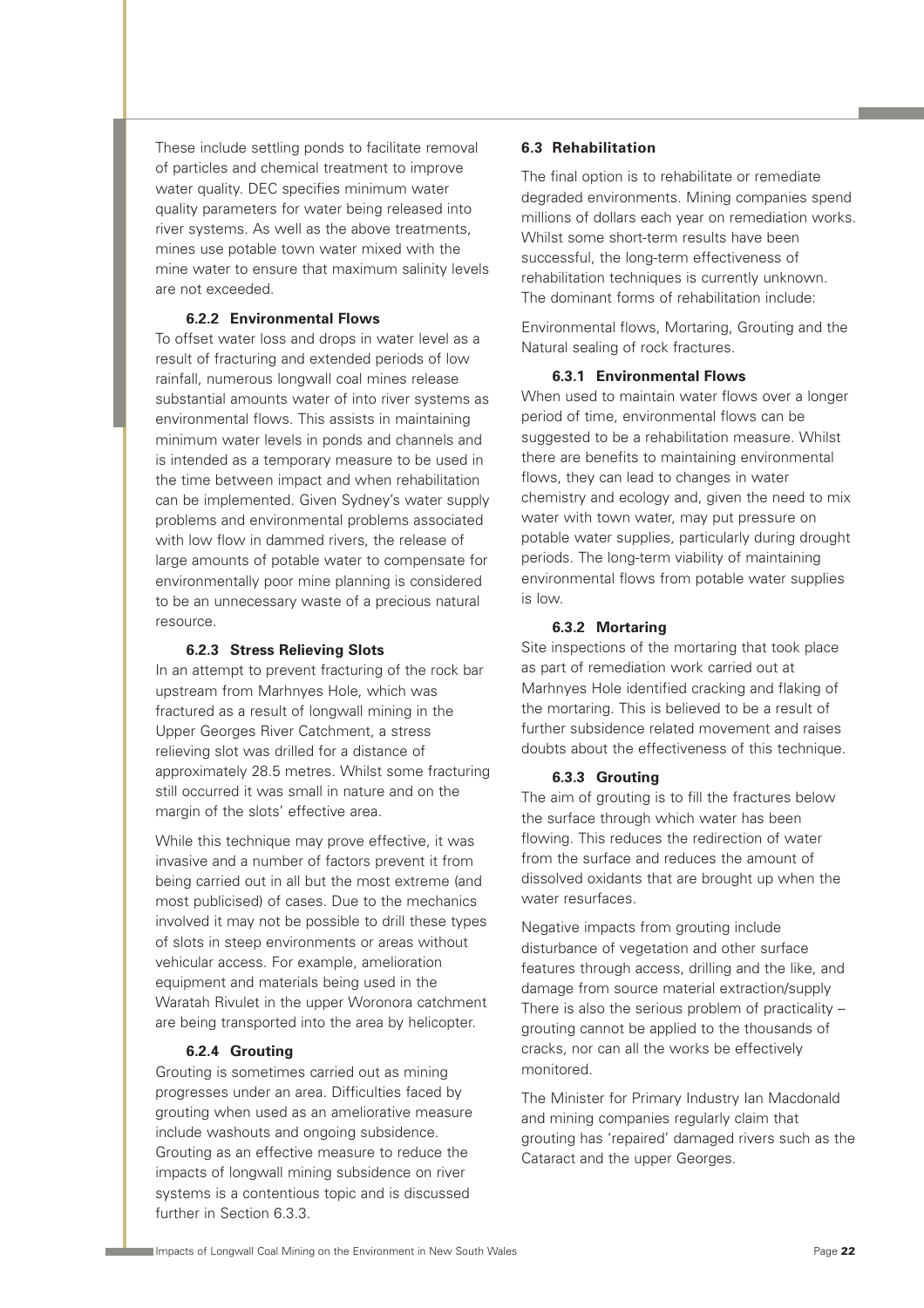#### **6.3.4 Natural Sealing**

Natural sealing on its own appears to be a slow if not ineffectual technique. Examples (based on rock staining and vegetation) show water levels dropping in a number of river systems following longwall mining and possible natural sealing. No such drops in water level were observed in areas that had not been undermined suggesting caution should be exercised in relying on natural sealing as the sole rehabilitation technique.

#### **6.4 Monitoring**

As discussed in Section 4, monitoring is a key government and industry response and benchmark data is absent.

Since the damage occurred to the Cataract River and through the conditions enacted by the new approvals process, extensive monitoring of water quality and quantity takes place before and with every longwall mining operation. Most monitoring programs are conducted by mining companies themselves and sometimes by various government agencies, such as the SCA if mining is taking place within a supply catchment.

While programs that provide more information and data about the effects of longwall mining on river systems are no doubt beneficial in the long term, mining companies are using data taken from monitoring programs to justify continued mining near rivers. Highly generalised statements in mine plans, such as 'flow observations indicate that the underflow [the water that has disappeared down cracks] reappears as surface flow further downstream' (Helensburgh Coal, 2006) are made routinely without acknowledging the absence of baseline data as described by the CSIRO.

In the case of the Waratah Rivulet, the recent SMP referred to studies done in 2004 and 2005 to justify more longwall panels, when the longwall panel that had caused catastrophic damage to the riverbed was mined in 2006.

It is a routine practice of the miners and its regulator to assume the most optimistic situation and to undervalue the extent of risk.

Cracking of the Waratah Rivulet bed, in Sydney catchment area

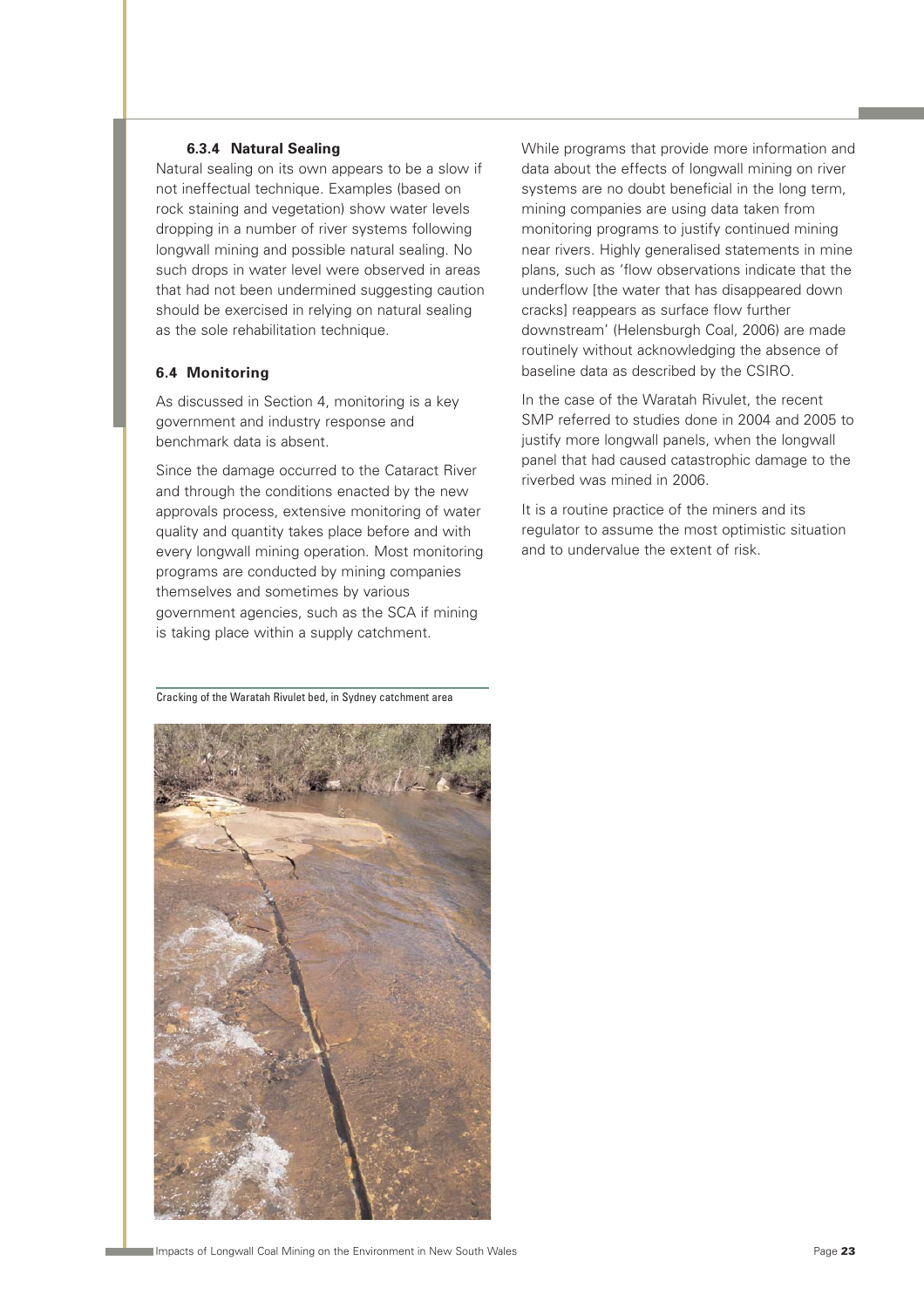# **07 KEY ISSUES AND RECOMMENDATIONS**

Despite the careless attitudes of industry and the Mines department, government has received sufficient warning about the situation from a wide range of community groups and also key government agencies. For instance the Water and Sydney's Future report (Hawkesbury-Nepean River Management Forum, DPINR, 2004) to the Minister for Planning, Minister for Natural Resources and Minister for the Environment found that longwall mining in the Hawkesbury-Nepean catchment had the potential "to cause irreversible long-term damage to aquatic and groundwater dependent ecosystems".

The report made one recommendation regarding underground coal mining in the catchment:

That all underground coal mining be required to eliminate existing impacts and to avoid future impacts upon the water supply system, rivers, streams and wetlands within the Hawkesbury-Nepean, Shoalhaven and Woronora catchments. (Hawkesbury-Nepean River Management Forum, 2004, Recommendation PEF19)

The operation of coal mining under section 138 of The Mining Act 1992, and indeed under the new approvals regime and SMP process, is the antithesis of the precautionary principle. Too many risks are being taken with natural resources, including a large volume of the Sydney catchment, and key items of infrastructure. Unlike damage to man-made structures, damage to natural resources, ecosystems and places of recreation do not attract financial compensation. This reflects a lack of legal recognition for the damage being caused and the absence of an enforcement regime to protect environmental services and pristine environments that should be retained for the benefit of future generations. Unlike manmade infrastructure, financial compensation for

damage to aquatic ecosystems is neither possible nor advisable.

#### **7.1 The Approvals Process**

07

Although established to address environmental impact issues, Environmental Impact Statements and Subsidence Management Plans submitted as part of the new approvals process invariably state that subsidence can be managed, yet offer no assured results from past monitoring and rehabilitation. New mines are approved with little or no focus on avoidance, but instead on speculative amelioration and rehabilitation and endless monitoring that simply records the damage and does not inform the future.

The Department of Mineral Resources is a law unto itself when it comes to final approvals for new longwall mines. There are also significant questions over the DMR fulfilling their obligations to the public and the integrity of their desire to achieve good environmental outcomes.

In their annual report of 2003/04, the SCA reported that the Southern Coalfield River Remediation Committee, an interagency committee established to address the not insignificant issue of rehabilitation 'continued to encourage and oversee the remediation of watercourses that have suffered subsidence damage as a result of underground coalmining'.

However the Committee has not met for over three years and after making a number of inquiries into the Committee's status, Rivers SOS were informed that it had been disbanded after the DMR moved to Newcastle.

The penultimate role in the new approvals process, before the DMR makes a final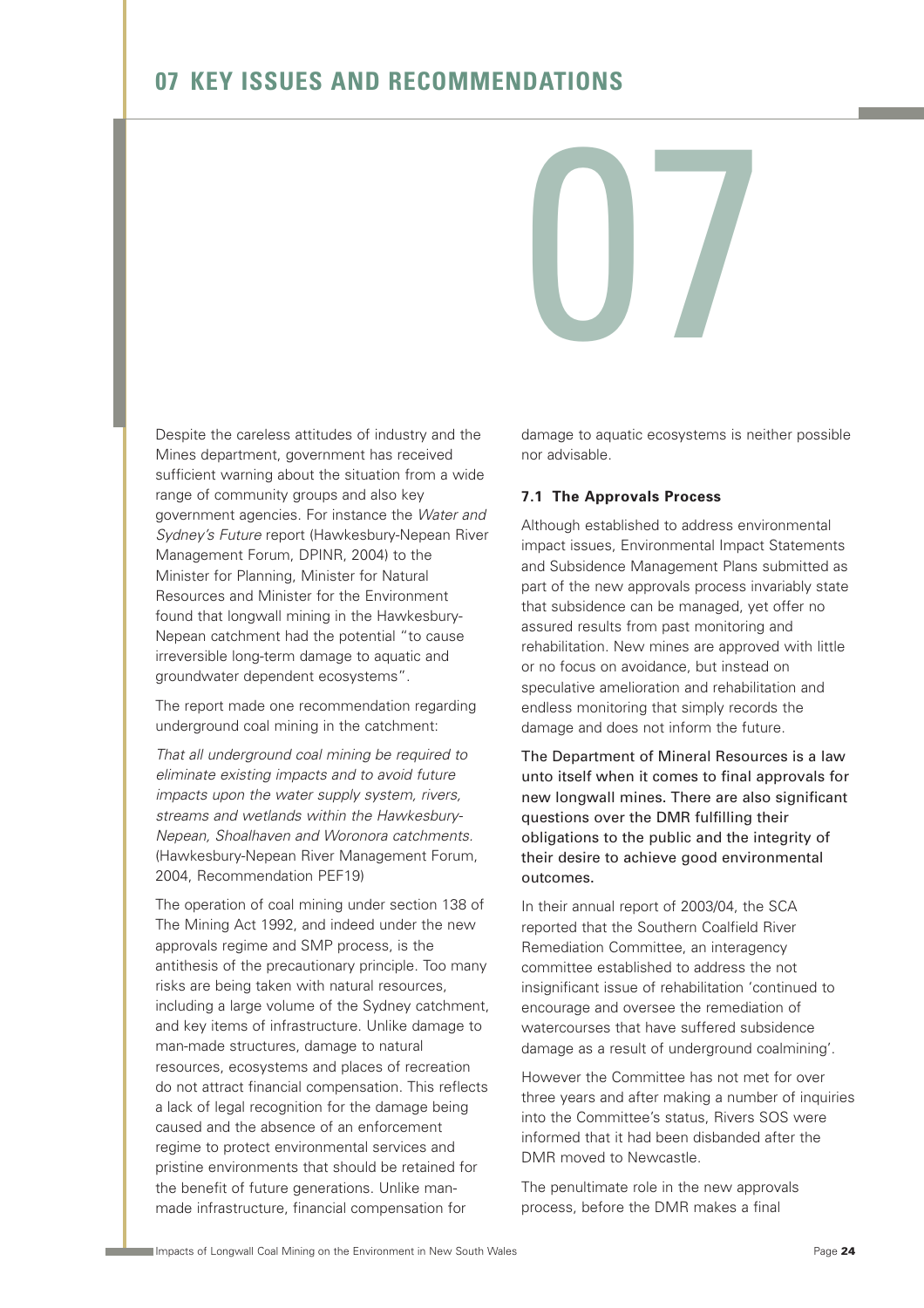determination, is held by the SMP Interagency Review Committee. The role of this Committee is to "advise on conditions for their approval and to participate in ongoing monitoring of subsidence management". Given the number of SMPs that are approved by the DMR without modification, the ability of the Review Committee to influence environmental outcomes for the better must be brought into serious question.

An example of the problems faced by the Interagency Review Committee can be found in the recent approval of the Appin 3 mine. Minutes of the Committee's August 2006 meeting (obtained through FOI by Rivers SOS) noted that:

- the SMP was deficient in the provision of management plans;
- Illawarra Coal (BHPB) had been hard to obtain information from and when information was received it was "minimal with no backup information";
- there was pressure to approve prior to the completion of management plans;
- the SCA had commissioned an independent consultant to determine a "suitable barrier" to protect the Cataract River from cracking and that a distance of 350m had been determined, and also that substantial discussion would need to take place on this before approval;
- that it would be very difficult to grout and ensure success and that the SCA was not confident with the grouting management program; and
- that the SCA was going to produce a document recommending changes to approval conditions

Less than a month after the meeting Appin 3 was approved without any significant conditions and allowed mining to come to within 80m of the Cataract River.

The rapid approval for Appin 3 following the problems noted by the Interagency Review Committee raises major concerns and proves that recommendations and concerns about protecting rivers, remediation and access to information from mining companies are ignored by the DMR when granting new approvals.

Under the new approvals policy, SMPs are required to be publicly available and applications for and determinations made on SMPs are required to be exhibited publicly on the DMR's website. However, the list exhibited is incomplete with the SMPs for several major longwall mines not included. The DMR has also failed to respond to the TEC's request for information on this problem.

The intention of government policy should be to preserve the ecological integrity of water supply catchments, including maintenance of water quality and flow as paramount to the production of coal. This requires a much improved protection and an independent regulatory system for mining in these areas. It is necessary to prohibit high impact coal mining in drinking water catchments and other environmentally sensitive areas.

**Recommendations:** The Department of Mineral Resources (DMR) has a conflict of interest in regulating mining, as they are a strong promoter and advocate of mining. The DMR should be immediately removed as the approval body for longwall mines.

An independent regulator with the power to prevent longwall mining in sensitive sites is required, in addition to much greater involvement of Planning NSW, the Department of Environment and Conservation (DEC) and the Sydney Catchment Authority (SCA).

Additionally provide monthly public internet reporting of mine subsidence damage monitoring and advice from an independent expert ecological committee.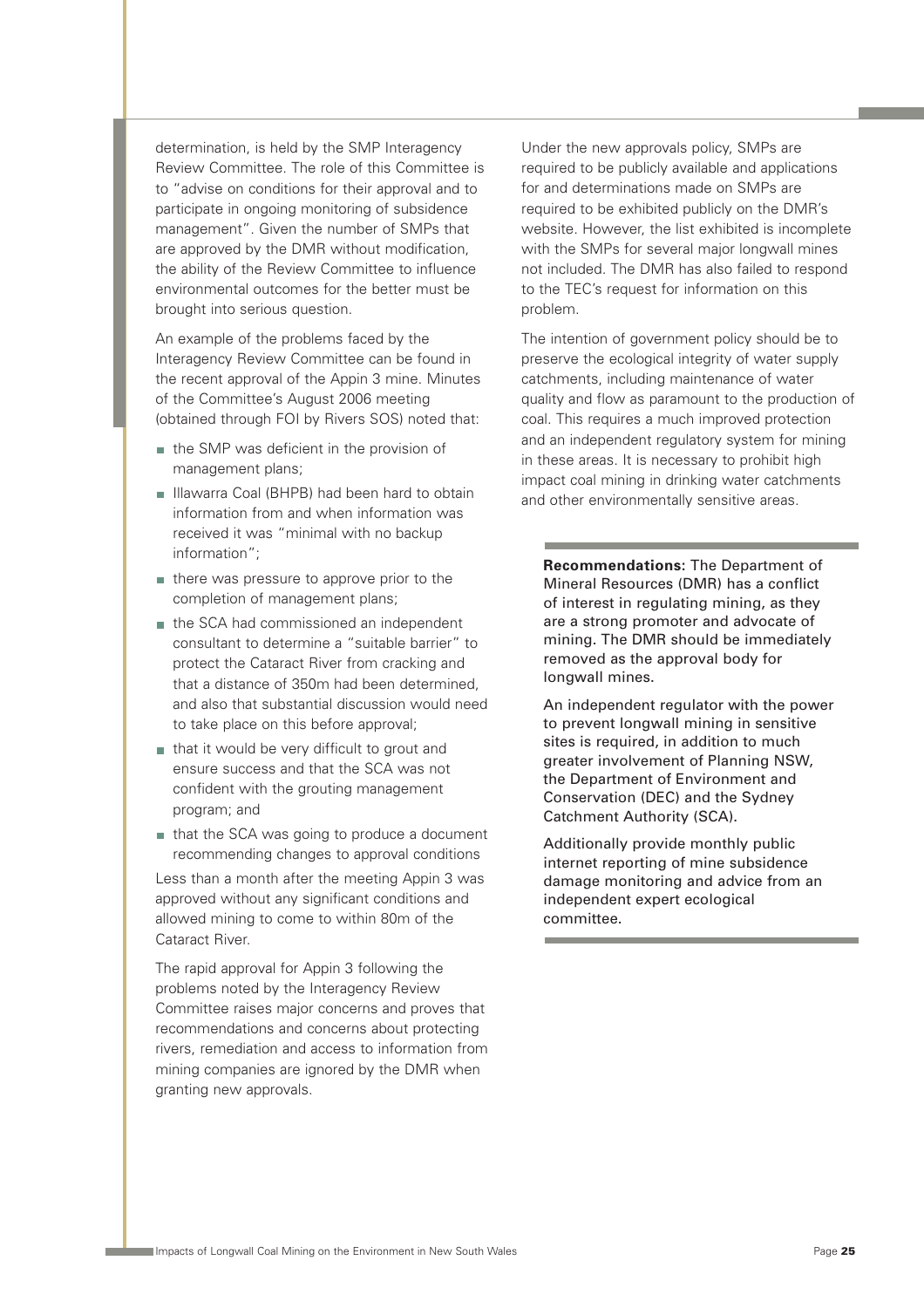#### **7.2 Buffer Zone**

Fifteen rivers in New South Wales have been damaged since the 1990's as a result of longwall mining with a further seven under threat from current plans (Rivers SOS 2006).

As noted at the beginning of this section, in 2004 DIPNR's Hawkesbury-Nepean River Management Forum made a recommendation to "eliminate" all existing impacts by longwall mining on Sydney's water supply catchment.

In an assessment of coal mining potential in the Upper Hunter Valley, the NSW Department of Planning (NSW Department of Planning, 2005) made the recommendation 'That formal policy to avoid or minimise the potential impacts of coal mining on major streams or aquifers and guidelines for assessment under Part 3A EP&A Act of such potential impacts by major coal mines be developed by DoP in consultation with DNR and DPI'. In his media release following the assessment, Planning Minister Frank Sartor noted that the recommendations included protecting the Pages River, 'from any significant impact from coal mining' (NSW Minister for Planning, 20/12/2005).

In their key threatening process declaration, the NSW Scientific Committee (NSW Scientific Committee, Alteration of habitat following subsidence due to longwall mining - key threatening process declaration, 2005) notes that:

The surface area affected by ground movement is greater than the area worked in the seam (Bell et al. 2000). In the NSW Southern Coalfield, horizontal displacements can extend for more than one kilometre from mine workings (and in extreme cases in excess of three km) (ACARP 2002, 2003)

In their report, Mine Subsidence in the Southern Coalfield, Holla and Barclay state that "horizontal movements of up to 25 mm near Cataract Dam even when underground mining was about 1500m from survey stations."

Protection and buffer zones are already enforced in regard to protecting man-made infrastructure from the impacts of longwall mining. Dam walls, railway lines and bridges all have set conditions to prevent longwall panels from coming too close. The necessity of protecting railway lines stems from the 1970s when underground coal mining caused significant damage to the Stanwell Park Railway Viaduct and the creek beneath. Sections of the viaduct had to be replaced, and trains are still obliged to slow down at this point. This cracking was caused by mines that were approximately 130m from the viaduct.

This concept can easily be extended to incorporate key natural areas such as supply catchments, river systems, alluvial aquifers cliffs and other important landmarks.

TEC believes that special legislation should be passed to ensure protection, along with strong penalty provisions – the Appendix contains legal drafting instructions to achieve this.

**Recommendations:** To enact in the first parliamentary session after the 2007 State Election, legislation for a 1km protection zone around rivers and streams underlain by proposed longwall mining; development of additional protection measures from other mining impacts and compliance measures.

A 1km mining exclusion zone around rivers and groundwater aquifers immediately be made mandatory in all mining licences for all current longwalls that have not proceeded to second workings.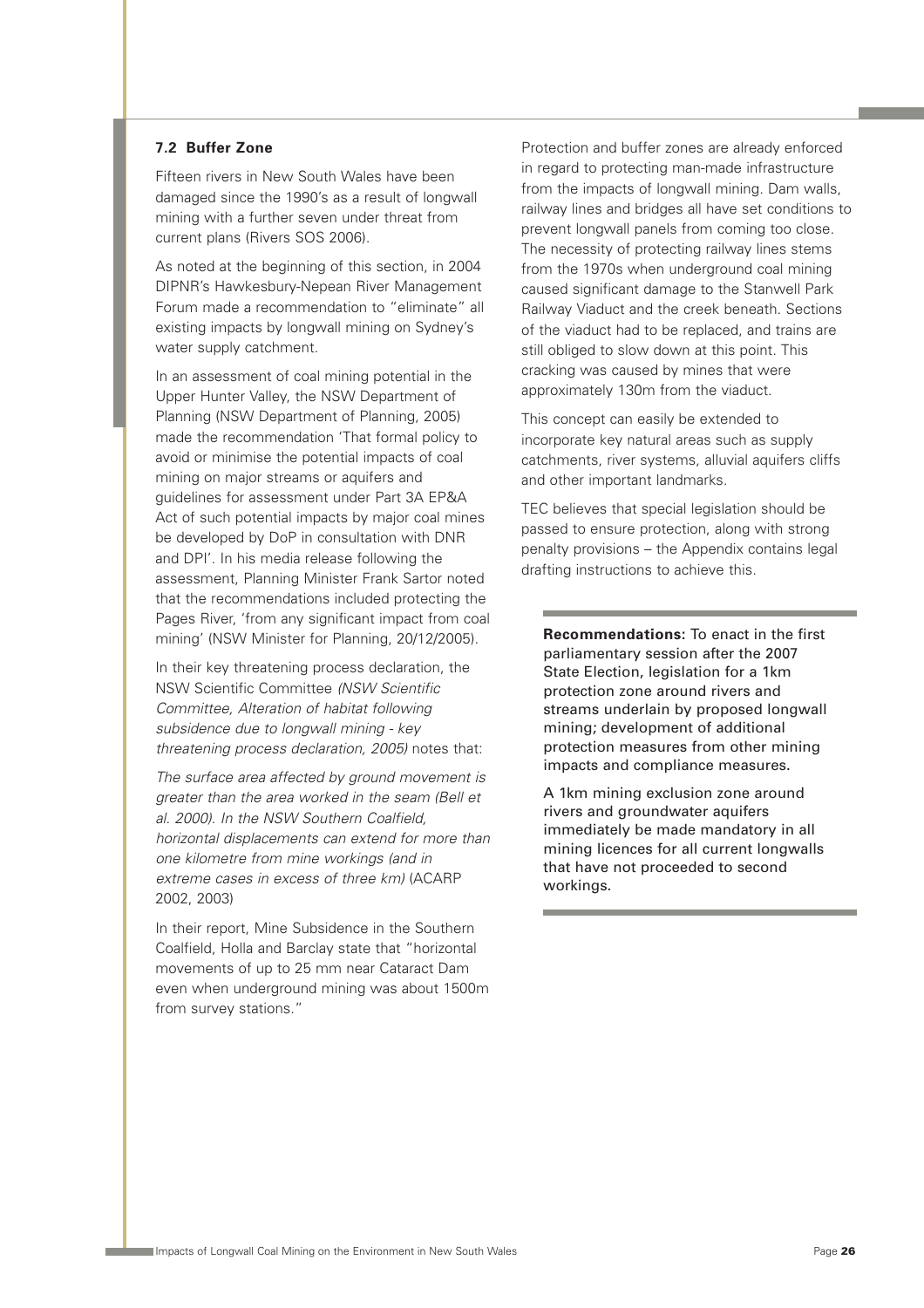#### **7.3 Southern Coalfields Inquiry**

On December 6th 2006 NSW Planning Minister Frank Sartor announced an Independent Inquiry into the NSW Southern Coalfields. The Terms of Reference are:

- 1. Undertake a strategic review of the impacts of underground mining in the Southern Coalfield on significant natural features (i.e. rivers and significant streams, swamps and cliff lines), with particular emphasis on risks to water flows, water quality and aquatic ecosystems; and
- 2. Provide advice on best practice in regard to: a) assessment of subsidence impacts; b) avoiding and/or minimising adverse impacts on significant natural features; and c) management, monitoring and remediation of subsidence and subsidence-related impacts; and
- 3. Report on the social and economic significance to the region and the State of the coal resources in the Southern Coalfield.

The Inquiry comes in the wake of damage to numerous rivers and creeks in the region and is a delaying tactic that will allow more damaging mining. New longwall mines may still be planned and approved in the Southern coalfields while the Inquiry proceeds. The Minister has announced that he will impose a new approval process after

2010, by which time many more longwalls will have been granted consent under the current failed regime, extending operations beyond 2010.

Damage caused by longwall mining is a statewide problem and the Inquiry should expand its scope beyond the Southern Coalfield.

**Recommendations:** The NSW Government should institute a new protection regime in 2007.

A moratorium on new longwall mines should be established until the Inquiry has handed down its findings.

It should also investigate longwall mining in supply catchments and the Special Areas as a separate term of reference.

Finally, the scope of the Inquiry should be expanded to acknowledge the primacy of the precautionary principle and address the damage done to river systems and water resources across NSW by coal mining.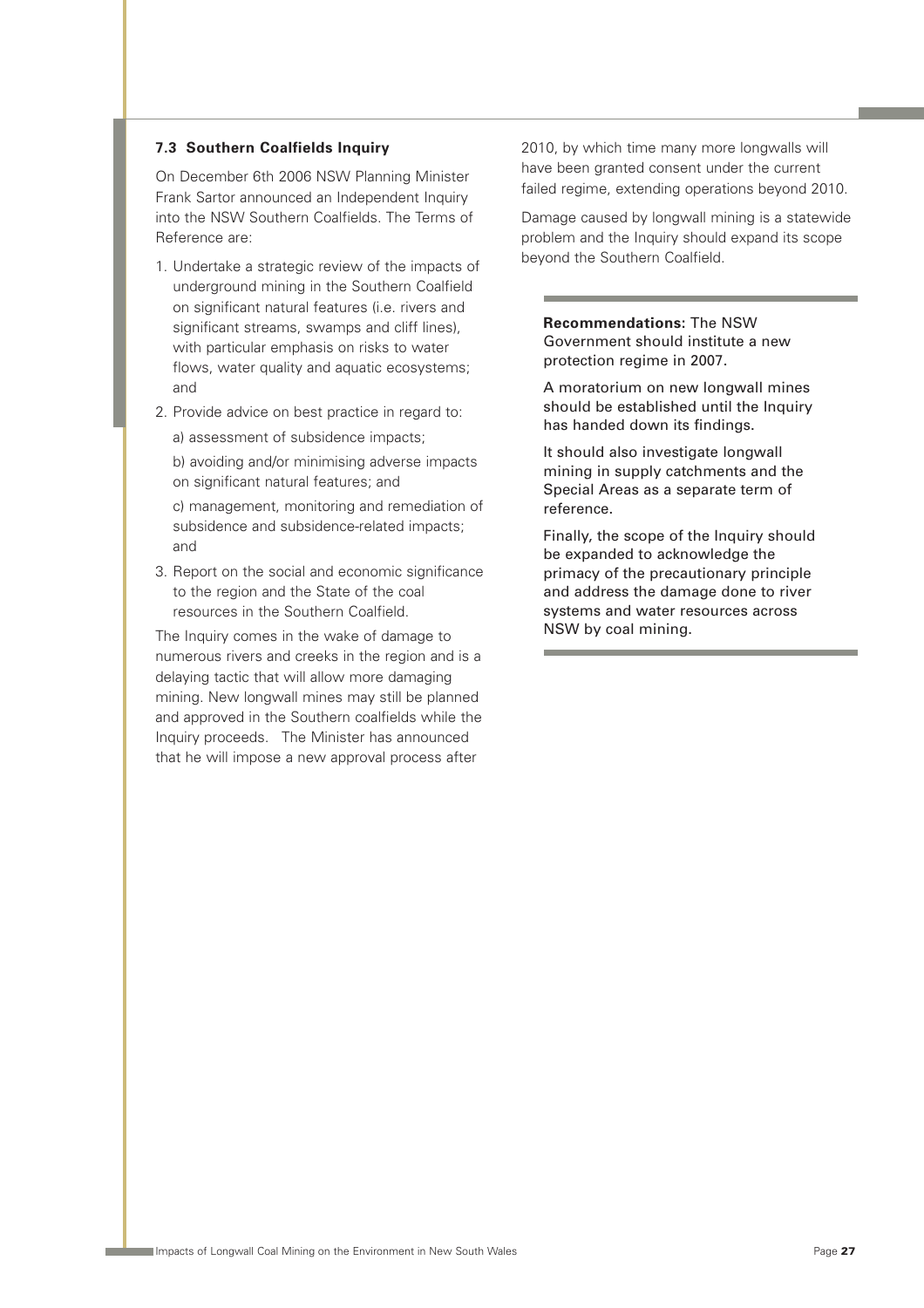# **08 APPENDIX – EDO ADVICE**

# 118

Our Ref: 2006150

28 November 2006

Dave Burgess Total Environment Centre Level 4, 78 Liverpool Street Sydney NSW

Dear Dave,

#### **Longwall Mining**

The Environmental Defender's Office (EDO) has been instructed by the Total Environment Centre (TEC) to prepare drafting instructions for legislation in relation to longwall mining. In particular, the instruction relate to establishing:

- a total prohibition on mining within 1km of waterways (including rivers and wetlands) in NSW,
- **n** appropriate penalties for breach of this buffer zone, and
- making Subsidence Management Plans (SMPs) more robust.

To achieve these ends, any legislation would need to contain adequate provisions relating to:

- environmental protection object clause
- prohibition of mining
- offence provisions
- open standing
- any exemptions clearly delineated
- concurrence of the Department of Environment and Conservation
- public participation

These are two options that are available to achieve the desired outcome:

1) A new, stand alone piece of legislation, or

2) Amending existing legislation.

These will be considered separately below. Within each option two alternatives will be considered: an absolute prohibition of mining within the buffer zone, and a conditional prohibition subject to consent.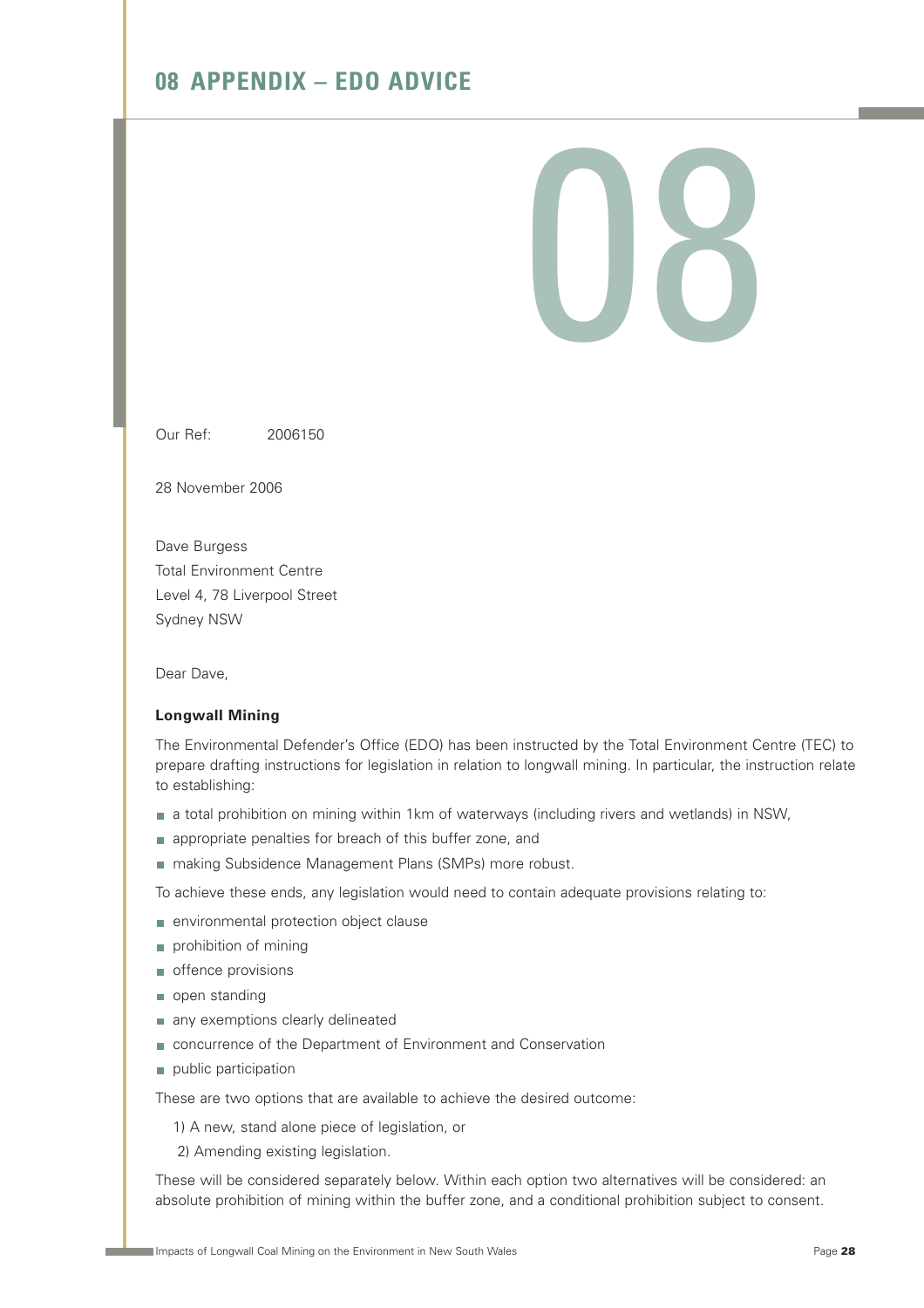#### **1. Stand alone legislation**

#### Title

Example: Protection of Waterways (Longwall Mining) Act 2007.

#### Objects clause

A new separate Act would require appropriate objectives. The overriding objective is to prohibit longwall mining within 1km of waterways to ensure protection of water ways and avoidance of subsidence. The objects clause should also state that the Act is to operate in accordance with the principles of ecologically sustainable development. Since it is well shown that longwall mining does cause subsidence with significant environmental impacts on river structure and rehabilitation techniques are doubtful in their effectiveness, such an objective would be consistent with the precautionary principle.

#### Prohibition

A clear provision is required stating that mining is prohibited within 1km of waterways.

"Mining" activities and "waterway" should be clearly defined.

#### Exemptions

Provisions should be drafted to clarify how the legislation applies to existing mining approvals and activities currently within the 1km buffer zone.

#### Offence provisions

The new Act would have to establish an appropriate enforcement mechanism for breaches of the Act, such as carrying out a prohibited activity in the buffer zone (without an existing licence); breach of a relevant condition; or providing false and misleading information. The accepted view is that stipulated in the High Court case of He Kaw Teh. It recommends a 3-tiered structure for offences.

- Tier 1 offences are the most serious offences and involve willful or negligent activities that breach the buffer zone. That is, an appropriate state of mind must be proven in addition to the breach. Such breaches may lead to imprisonment in addition to a monetary penalty.
- Tier 2 offences are 'strict liability offences'. This means that to prove the offence, the prosecutor does not need to show that the defendant intended to breach the buffer zone or was negligent. The prosecutor only has to prove that the defendant conducted mining activities within the prohibited zone, or conducted such activities without a licence. The appropriate penalty is a monetary fine.
- A Tier 3 offence is the least serious of the three categories of offences. A Tier 3 offence is a Tier 2 offence for which a penalty notice can be issued. These may be appropriate for breaches of ancillary provisions of the Act.

#### Open standing

The new Act should include provision for the public to enforce breaches of the Act under open standing provisions. The standing clause should provide that any person may bring proceedings to challenge a Minister's decision to award or refuse a permit (merits appeals), or to take civil proceedings to enforce breaches of the Act or legal errors by the Minister in granting consents (judicial review).

#### **2. Amendment to existing legislation**

We refer to our previous advice (June 2004) regarding the current institutional, planning and regulatory framework for mining which included reference to the following Acts:

Coal Acquisition Act 1981 Coal Acquisition Act 1981 Coal and Oil Shale Mine Workers (Superannuation) Act 1941 Coal Industry (Industrial Matters) Act 1941 Coal Industry Act 2001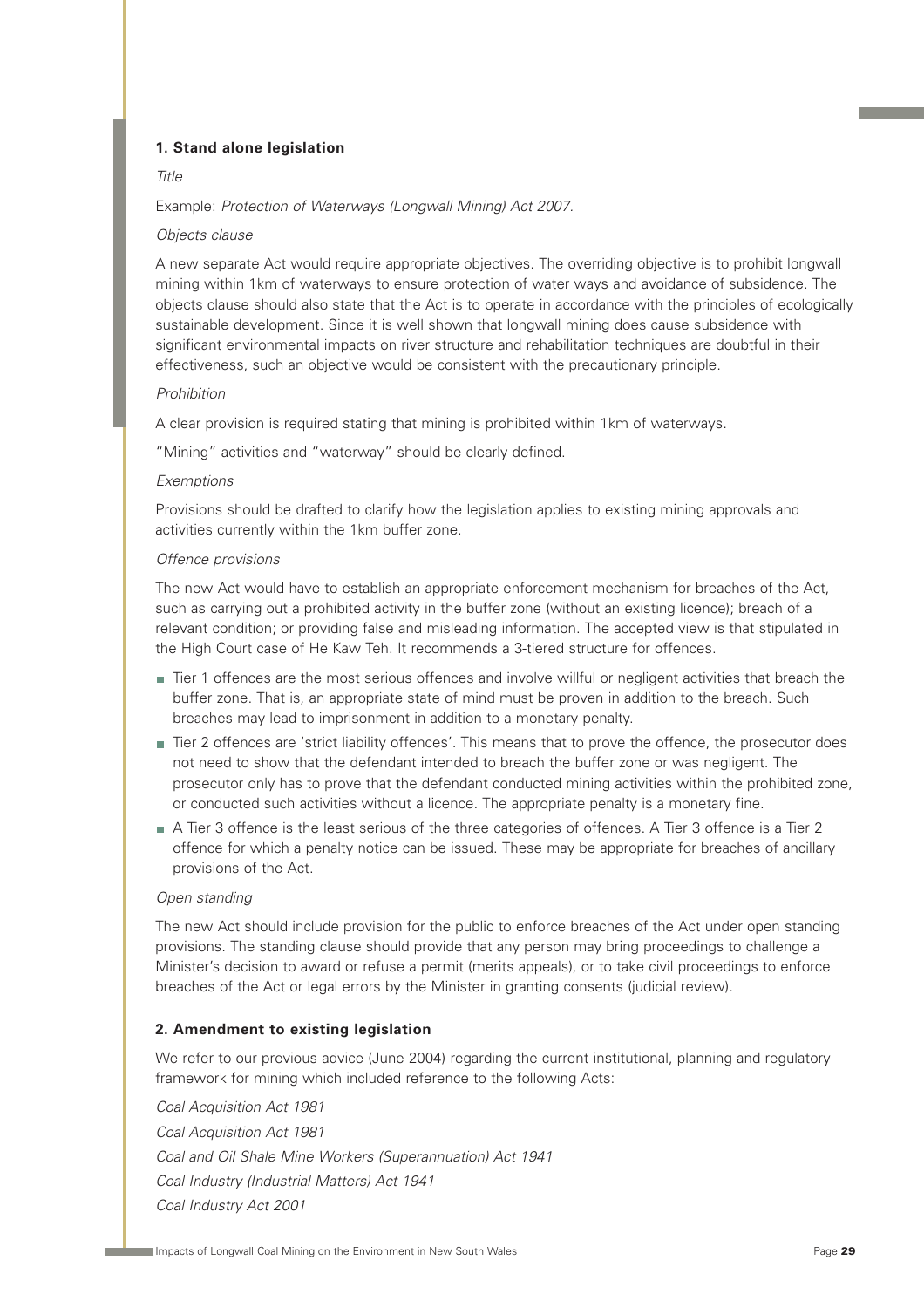Coal Mines (Health and Safety) Act 2002

Coal Mines Regulation Act 1982

Coal Mining Act 1973

Coal Ownership (Restitution) Act 1990

Environment Protection and Biodiversity Conservation Act 1999 (C'th)

Environmental Planning and Assessment act 1979

Environmental Planning and Assessment Regulation 2000

Fisheries Management act 1994

Mine Subsidence Compensation Act 1961

Mines Inspection (Amendment) Act 1998

Mines Inspection Act 1909

Mining Act 1909

Mining act 1973

Mining Act 1992

Mining Legislation (Health and Safety) Act 2002

Mining Regulation 2003

Mining Statute 1865

National Parks and Wildlife Act 1974

Protection of the Environment Operations Act 1997

Sydney Water Catchment Management Act 1998

Rivers and Foreshores Improvement Act 1948

Threatened Species Conservation Act 1995

Water Act 1912

Water Management Act 2000

As is apparent, there are many Acts that are potentially relevant to regulating longwall mining. If amendment of existing legislation is preferred to the option of stand alone legislation as discussed above, it would be necessary to ensure consistency between all existing instruments. This could be done by including key amendments on one Act, for example, the Mining Act 1992 or Rivers and Foreshores Improvement Act 1948, and ensuring that the amendments cannot be overridden by loopholes in existing legislation.

#### Objects clauses

Existing legislation may need to be amended to insert an appropriate waterways protection objective including reference to a prohibition on certain activities within 1km of waterways.

#### Prohibition

Existing legislation would need to be amended to include provisions stating that mining is prohibited within 1km of waterways.

If the key offence prohibition is contained in one Act, for example in the *Mining Act 1992*, it is important to also state that other legislation cannot override the prohibition.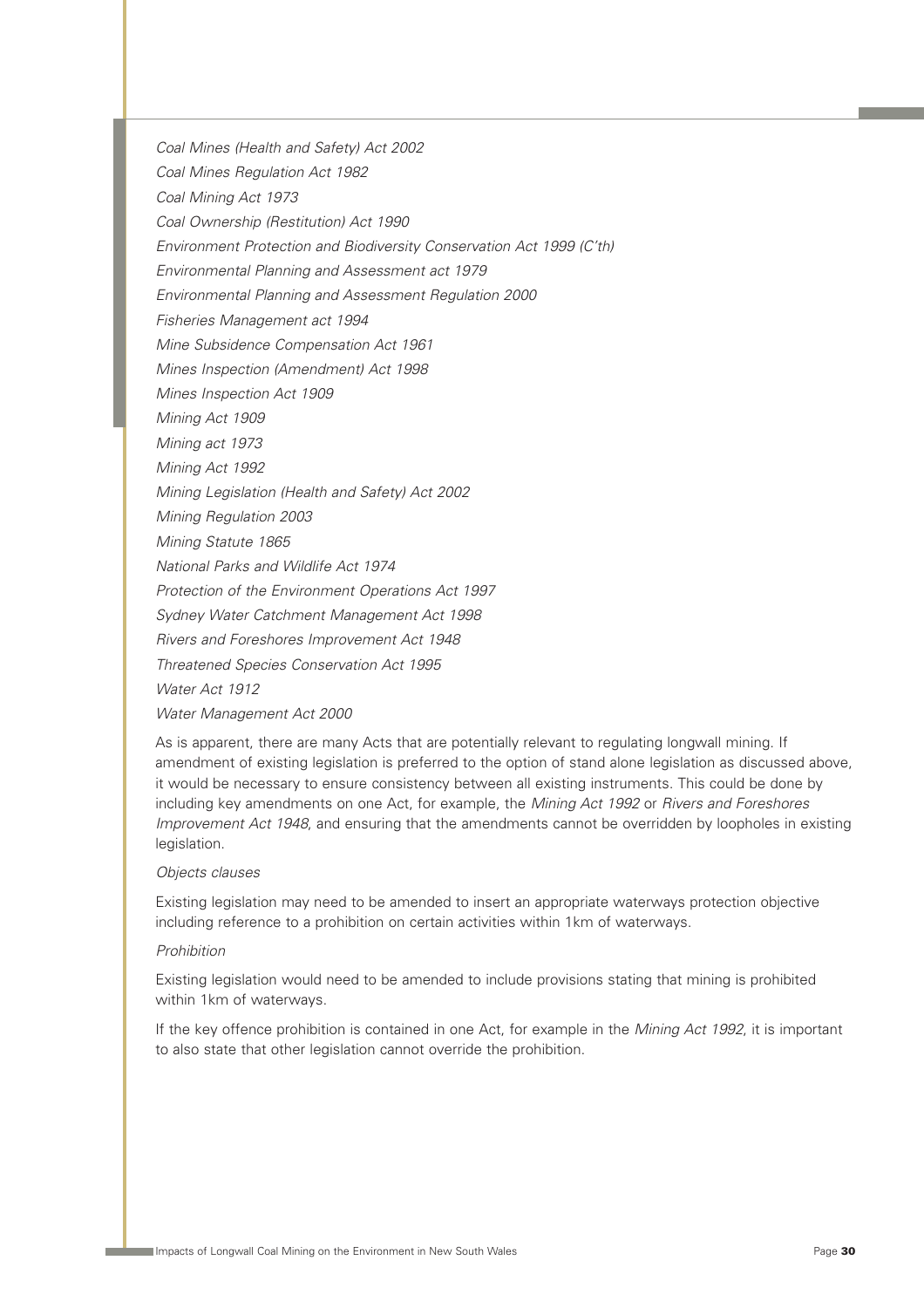#### Exemptions

Any new Act would require provisions exempting certain activities from the prohibition of mining such as existing uses.

Existing provisions that may allow exemptions to the prohibition should be omitted by the amending legislation. (It is important to note that the removal of certain rights may give rise to compensation).

#### Offence provisions

A similar enforcement regimen would be required as for a stand alone Act, as discussed above.

#### Open standing

As noted above, amendments should state 'any person' may bring proceedings to enforce a breach of the prohibition or challenge a decision. It is important to note that the Mining Act 1992 and RFI Act 1948 do not provide such standing currently.

Example: Potential amendments to the Rivers and Foreshores Improvement Act 1948, and the Mining Act 1992

The RFI Act 1948 currently applies to 'protected waters'. These are defined as a river, lake into or from which a river flows, coastal lake or lagoon (including any permanent or temporary channel between a coastal lake or lagoon and the sea).

The Act regulates certain activities within 'protected land'. Such land is defined as:

- (a) land that is the bank, shore or bed of protected waters, or
- (b) land that is not more than 40 metres from the top of the bank or shore of protected waters (measured horizontally from the top of the bank or shore), or

(c) material at any time deposited, naturally or otherwise and whether or not in layers, on or under land referred to in paragraph (a) or (b).

Section 22B of the RFI Act 1948 currently prohibits excavation on or under protected land unless a permit has been issued by the Minister of Public Works. Further, a person must not do anything which obstructs or detrimentally affects the flow of protected waters without a similar permit. Prima facie, this section would mean that longwall mining activities cannot proceed unless a relevant permit has been given. However, this is not the case due to section 22H. It states that the above section does not apply to any lease, licence or permit relating to mining. Hence, as long as a relevant mining lease has been issued, the RFI Act 1948 does not apply. In order to achieve a 1km buffer around and under rivers, this exclusion would have to be removed. Furthermore, the definition of 'protected land' would have to be amended to increase the protected area from 40m to 1km for the purposes of longwall mining. It may also be appropriate to make the Department of Environment and Conservation a concurring authority.

The Mining Act 1992 will also need to be amended to ensure that no mining lease is issued where the proposed mining is to take place within 1km of protected waters, or no lease is approved without obtaining a relevant permit under the RFI Act. Part 5, Division 2 of the Act contains restrictions on the grant on mining leases so that would be the appropriate section of the Act to include such a restriction.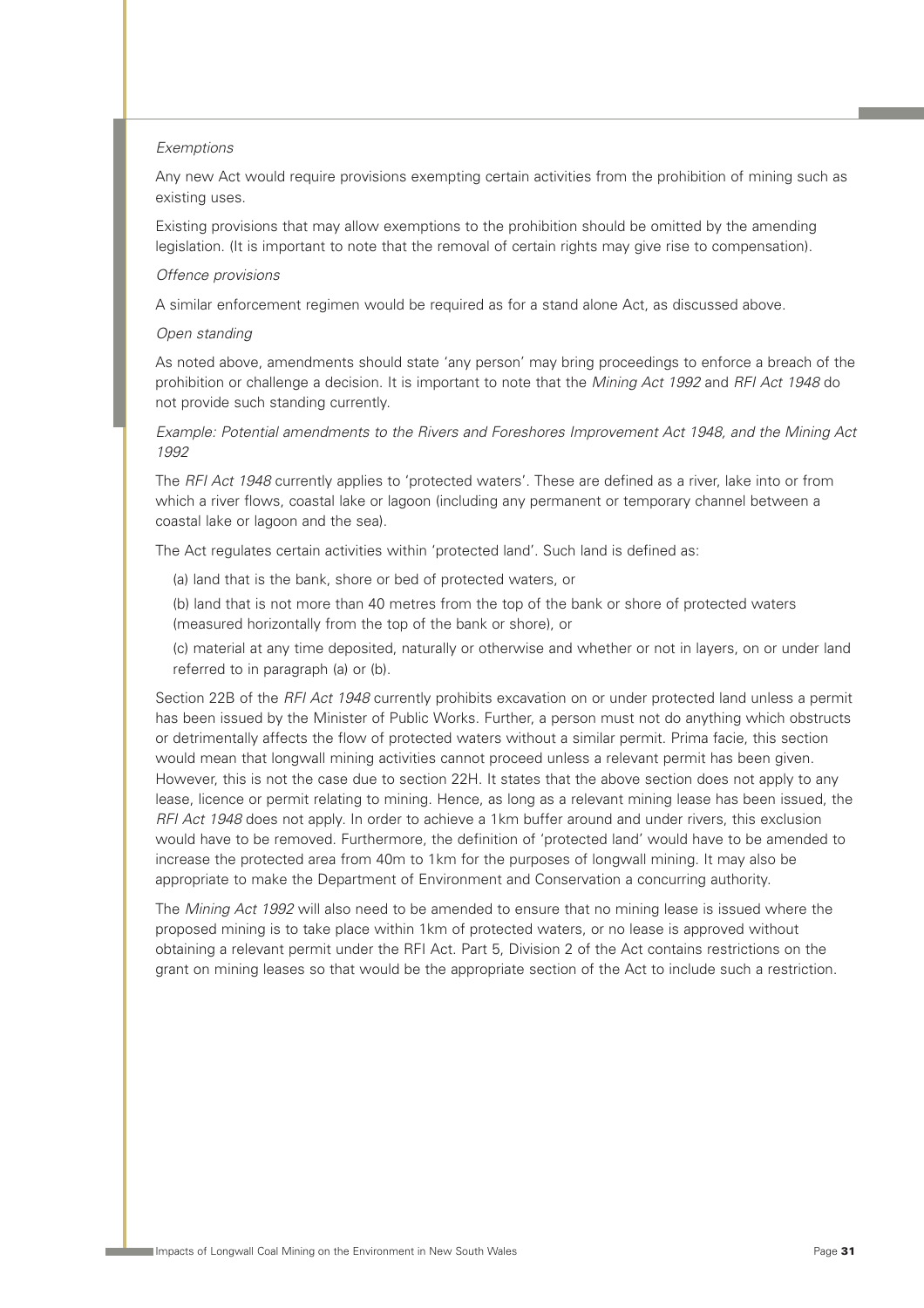#### **3. Subsidence Management Plans**

Legislative amendments may have implications for Subsidence Management Plans and Departmental policies and guidelines.

If the aim of the new/amended legislation is to prohibit mining within a 1km buffer, but to allow such mining to proceed with a relevant consent, licence or permit; then appropriate criteria will need to be drafted which the consent authority must consider before granting or refusing an application. The existing Subsidence Management Plan (SMP) regime may form a logical part of that process, either as one of the criterion to be considered or as a condition of consent. To be robust and effective, SMPs should encapsulate five elements:

- 1) community participation
- 2) legislative force
- 3) appropriate criteria for the making of SMPs
- 4) processes to challenge the granting or refusal of consent to a SMP.
- 5) effective monitoring of the plan.

#### Community Participation

The community already has a right to participate in the SMP process. All applicants must advertise their intention to develop a draft SMP in a local and a State-wide newspaper; identify and consult with all directly affected landholders and local councils and take their views into account. Applicants must readvertise when the draft SMP is finalised and submitted to the Department of Primary Industries. The advertisements must contain details of where the SMP can be accessed by the public. All members of the community are free to make submissions on the draft SMP which must be considered by the Department of Primary Industries.

#### Legislative force

Under the existing system, SMPs must be prepared as part of the application process. The requirement to prepare SMPs is attached as a condition of mining leases. The plans assist in assessing the subsidence potential of new underground mines and extensions to existing mines. However, since SMPs are required as conditions of mining leases, they do not have the same statutory protection as express provisions in an Act would. SMPs could therefore be strengthened through amendments to the Mining Act 1992 making SMPs compulsory for all applications. Currently, there is nothing preventing the lease conditions from being altered for particular mining applications. There would be no statutory recourse in such an event. An appropriate provision in the Act would be one stating that SMPs are compulsory for all mining activities that are likely to cause subsidence, and a requirement for SMPs to be approved before the consent to mine is given.

#### Appropriate criteria for making of plans

Criteria already exist for the making of SMPs. These are founds in the Department's Guideline for Applications for Subsidence Management Approvals. Criteria include an assessment of the economic and social benefits of the mine, proposals for rehabilitation of subsidence impacts and proposals for ground and surface water management. As part of their application, applicants must also report on the views of the public and how these views will be taken into account. However, the practice has been to allow longwall mining and subsidence with a commitment to monitoring and rehabilitation, if possible. The primary criteria on proceeding to a SMP should be whether there can be an absolute assurance that waterways will not be damaged.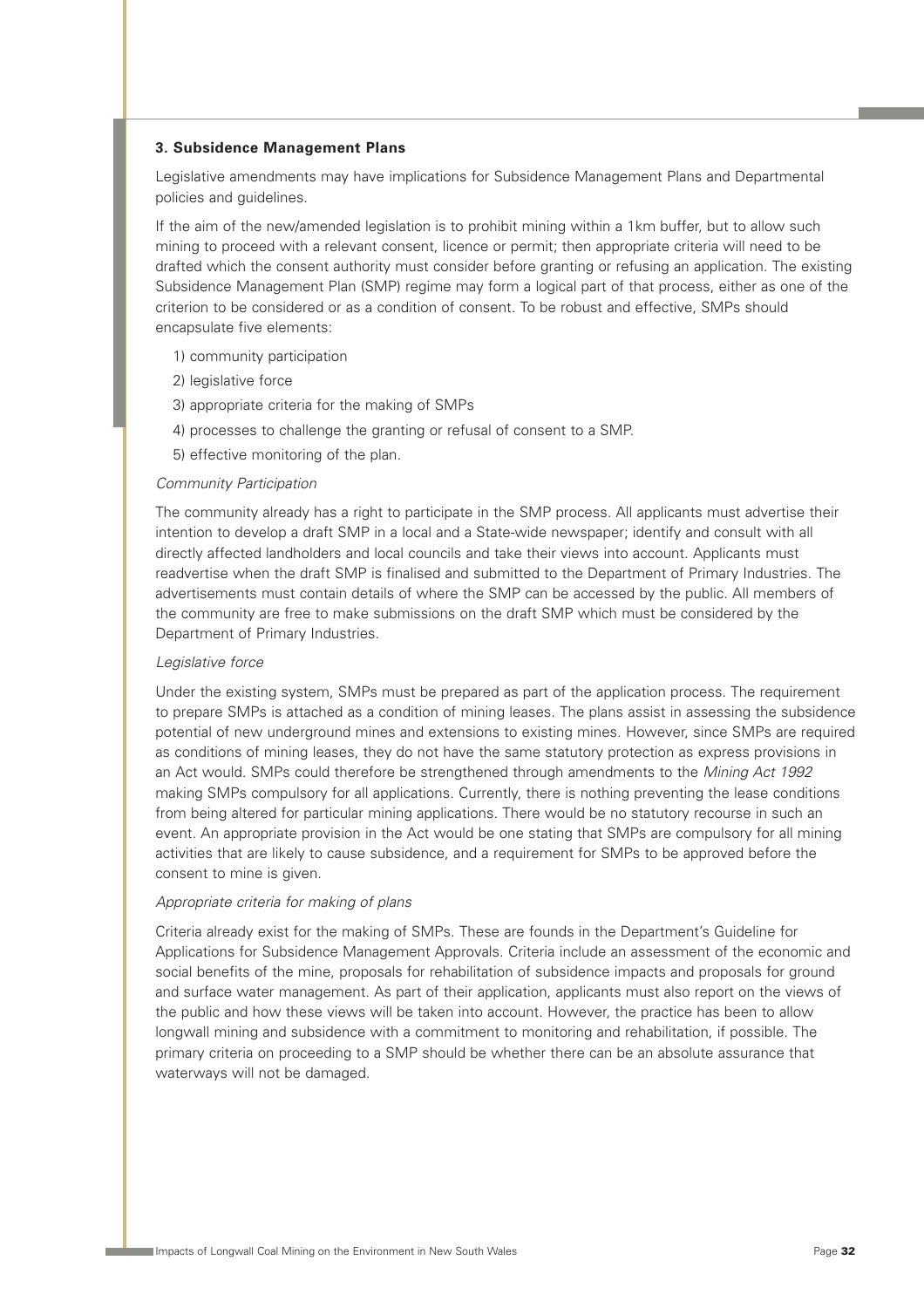Processes to challenge the granting or refusal of consent to a SMP.

There are currently no processes that allow the public to enforce a breach of a SMP, nor challenge the granting of one. Merits review and judicial review should be available.

#### Effective monitoring of the plan

There is currently a Subsidence Management Plan Review Committee established under the Department of Primary Industries. Its task includes an annual review of SMPs and assessing the results of monitoring data supplied by the mining companies.

#### **Commentary**

The NSW Government seems to lend support to a buffer zone around waterways. In December 2005, the Department of Planning released Coal Mining Potential in the Upper Hunter Valley - Strategic Assessment. In reviewing the potential subsidence effects of coal mining in the Hunter Region, the report states that such effects "can be avoided by adopting a policy to restrict where appropriate coal mine development within or beneath the alluvium or alluvial aquifers of major streams and rivers throughout the Hunter Valley". Furthermore, the (then) Department of Infrastructure, Planning and Natural Resources, released a set of stream/aquifer guidelines in April 2005. These guidelines propose that barriers should be maintained (up to 150 metres) between mining operations and water sources. However, the Department of Natural Resources has stated that these guidelines only apply to the Hunter Region and do not form part of government policy. Nevertheless, it is acknowledgment by government of the need to protect waterways from subsidence effects caused by longwall mining.

For further information, please contact robert.ghanem@edo.org.au or 9262 6989.

Yours sincerely

#### **Environmental Defender's Office Ltd**

#### **Rachel Walmsley**

Policy Director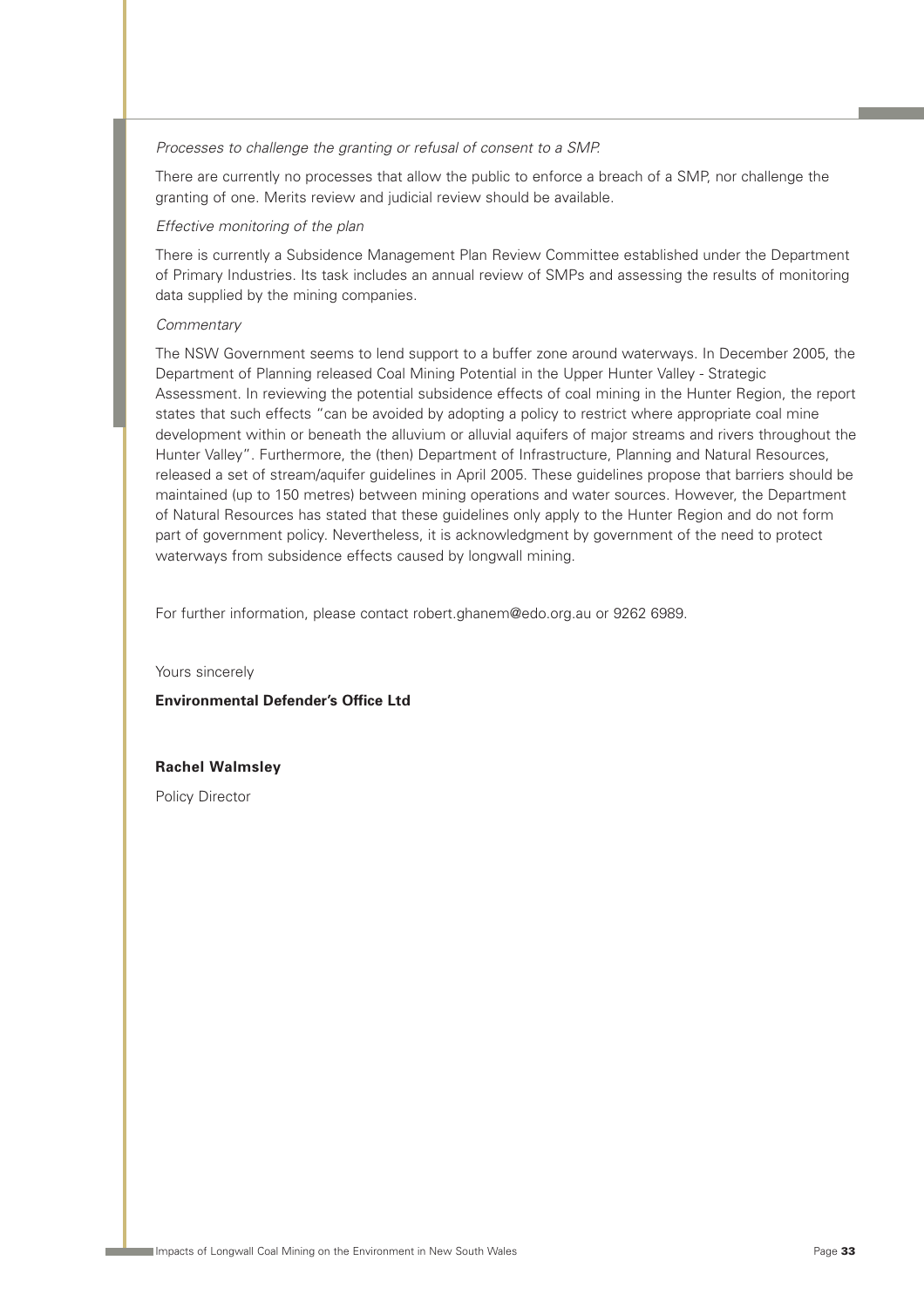### **09 REFERENCES**

# 09

BHP Billiton, Environmental Impact Statement and Subsidence Management Plan, Douglas Area 7 Project, 2006

BHP Billiton, Illawarra Coal Holdings Pty Ltd, Longwall Mining and Subsidence Management, Letter from Colin Bloomfield to various politicians and local councils, 2006

Colong Foundation for Wilderness, Briefing – Mining Impacts and the Metropolitan Catchments, 2001

CSIRO, Audit of the Sydney Drinking Water Supply Catchments managed by Sydney Catchment Authority, Final Report, November 2002

CSIRO, Longwall Top Coal Caving, Fact Sheet, 2003

Eco Logical Australia, The Impacts of Longwall Mining on the Upper Georges River Catchment: Report to Total Environment Centre, 2004

Environment Liaison Office, Protecting the NSW Environment, 2006

Hawkesbury-Nepean River Management Forum, Water and Sydney's Future: Balancing the values of our rivers and the economy, Department of Infrastructure, Planning and Natural Resources, 2004

Healthy Rivers Commission, *Independent Inquiry* into the Woronora River System, Draft Report, 1999

Helensburgh Coal, Metropolitan Colliery Longwall 14-17 Subsidence Management Plan Application, May 2006.

Holla and Barclay, Mine Subsidence in the Southern Coalfield, NSW, Australia, Department of Mineral Resources, 2000

Mudgee Environment Group, website, www.savethedrip.com

NSW Minister for Planning, Upper Hunter Offers Limited Coal Mining Potential, Media release, 20/12/05

National Parks Association, National Parks Journal, Vol 45, No 4, 2001

National Parks Association Macarthur Branch, Submission Appin Area 3, November 2005

NSW Department of Land and Water Conservation, Submission to Dendrobium CoI, 2001

NSW Department of Mineral Resources, New Approval Process for Management of Coal Mining Subsidence, 2003

NSW Department Of Planning, Proposal by White Mining Ltd to Develop the Ashton Coal Project at Camberwell, 2002

NSW Department of Planning, Coal Mining Potential in the Upper Hunter Valley: Strategic Assessment, 2005

NSW Department of Planning, Major Project Assessment: Angus Place Coal Project, 2006

NSW Department of Primary Industries, Annual Report, 2004/05

NSW Department of Primary Industries, New South Wales Coal Industry Profile, 2005

NSW Greens, NSW Coal Affected Communities report, 2005

NSW Minerals Council, Coal Taxation in NSW, Implications for a Sustainable Industry: Killing the Goose that Laid the Golden Egg, speech by Dr Nikki Williams to the Australian coal Conference, 2004